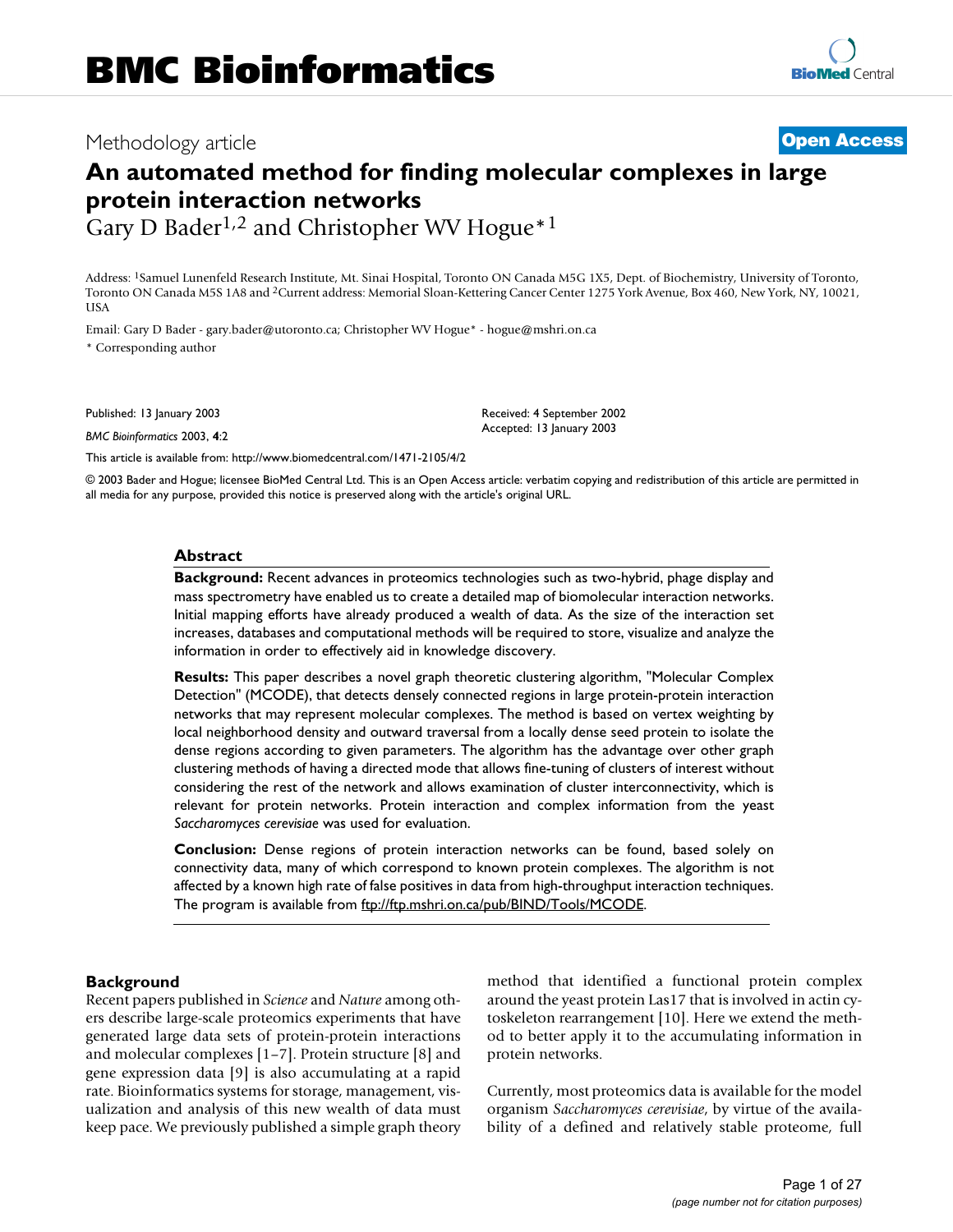genome clone libraries [11], established molecular biology experimental techniques and an assortment of well designed genomics databases [12–14]. Using the Biomolecular Interaction Network Database (BIND - [ht](http://www.bind.ca)[tp://www.bind.ca\)](http://www.bind.ca) [15] as an integration platform, we have collected 15,143 yeast protein-protein interactions among 4,825 proteins (about 75% of the yeast proteome). Much larger data sets than this will eventually be available for other well studied model organisms as well as for the human proteome. These complex data sets present a formidable challenge for computational biology to develop automated data mining analyses for knowledge discovery.

Here we present the first report that uses a clustering algorithm to identify molecular complexes in a large protein interaction network derived from heterogeneous experimental sources. Based on our previous observation that highly interconnected, or dense, regions of the network may represent complexes [10], the "Molecular Complex Detection" (MCODE) algorithm has been implemented and evaluated on our yeast protein interaction compilation using known molecular complex data from a recent systematic mass spectrometry study of the proteome [7] and from the MIPS database [13].

Predicting molecular complexes from protein interaction data is important because it provides another level of functional annotation above other guilt-by-association methods. Since sub-units of a molecular complex generally function towards the same biological goal, prediction of an unknown protein as part of a complex also allows increased confidence in the annotation of that protein.

MCODE also makes the visualization of large networks manageable by extracting the dense regions around a protein of interest. This is important, as it is now obvious that the current visualization tools present on many interaction databases [15], originally based on the Sun Microsystems embedded spring graph layout Java applet do not scale well to large networks [\(http://java.sun.com/applets/](http://java.sun.com/applets/jdk/1.1/demo/GraphLayout/example1.html) [jdk/1.1/demo/GraphLayout/example1.html\)](http://java.sun.com/applets/jdk/1.1/demo/GraphLayout/example1.html).

# *Algorithm*

The MCODE algorithm operates in three stages, vertex weighting, complex prediction and optionally postprocessing to filter or add proteins in the resulting complexes by certain connectivity criteria.

A network of interacting molecules can be intuitively modeled as a graph, where vertices are molecules and edges are molecular interactions. If temporal pathway or cell signalling information is known, it is possible to create a directed graph with arcs representing direction of chemical action or direction of information flow, otherwise an

undirected graph is used. Using this graph representation of a biological system allows graph theoretic methods to be applied to aid in analysis and solve biological problems. This graph theory approach has been used by other biomolecular interaction database projects such as DIP [16], CSNDB [17], TRANSPATH [18], EcoCyc [19] and WIT [20] and is discussed by Wagner and Fell [21].

Algorithms for finding clusters, or locally dense regions, of a graph are an ongoing research topic in computer science and are often based on network flow/minimum cut theory [22,23] or more recently, spectral clustering [24]. To find locally dense regions of a graph, MCODE instead uses a vertex-weighting scheme based on the clustering coefficient, C<sub>i</sub>, which measures 'cliquishness' of the neighborhood of a vertex [25].  $C_i = 2n/k_i(k_i-1)$  where  $k_i$  is the vertex size of the neighborhood of vertex *i* and *n* is the number of edges in the neighborhood (the immediate neighborhood density of *v* not including *v*). A clique is defined as a maximally connected graph. There is no standard graph theory definition of density, but definitions are normally based on the connectivity level of a graph. Density of a graph,  $G = (V,E)$ , with number of vertices,  $|V|$ , and number of edges, |E|, is defined here as |E|; divided by the theoretical maximum number of edges possible for the graph,  $|E|_{max}$ . For a graph with loops (an edge connecting back to its originating vertex),  $|E|_{max} = |V| (|V|+1)/2$  and for a graph with no loops,  $|E|_{max} = |V|$  ( $|V|-1$ )/2. So, density of G,  $D_G = |E|/|E|_{max}$  and is thus a real number ranging from 0.0 to 1.0.

The first stage of MCODE, vertex weighting, weights all vertices based on their local network density using the highest *k*-core of the vertex neighborhood. A *k*-core is a graph of minimal degree *k* (graph G, for all *v* in G, deg(*v*) >= *k*). The highest *k*-core of a graph is the central most densely connected subgraph. We define here the term core-clustering coefficient of a vertex, *v*, to be the density of the highest *k*-core of the immediate neighborhood of *v* (vertices connected directly to  $v$ ) including  $v$  (note that  $C_i$ does not include *v*). The core-clustering coefficient is used here instead of the clustering coefficient because it amplifies the weighting of heavily interconnected graph regions while removing the many less connected vertices that are usually part of a biomolecular interaction network, known to be scale-free [6,21,26–29]. A scale-free network has a vertex connectivity distribution that follows a power law, with relatively few highly connected vertices (high degree) and many vertices having a low degree. A given highly connected vertex, *v*, in a dense region of a graph may be connected to many vertices of degree one (singly linked vertex). These low degree vertices do not interconnect within the neighborhood of *v* and thus would reduce the clustering coefficient, but not the core-clustering coefficient. The final weight given to a vertex is the product of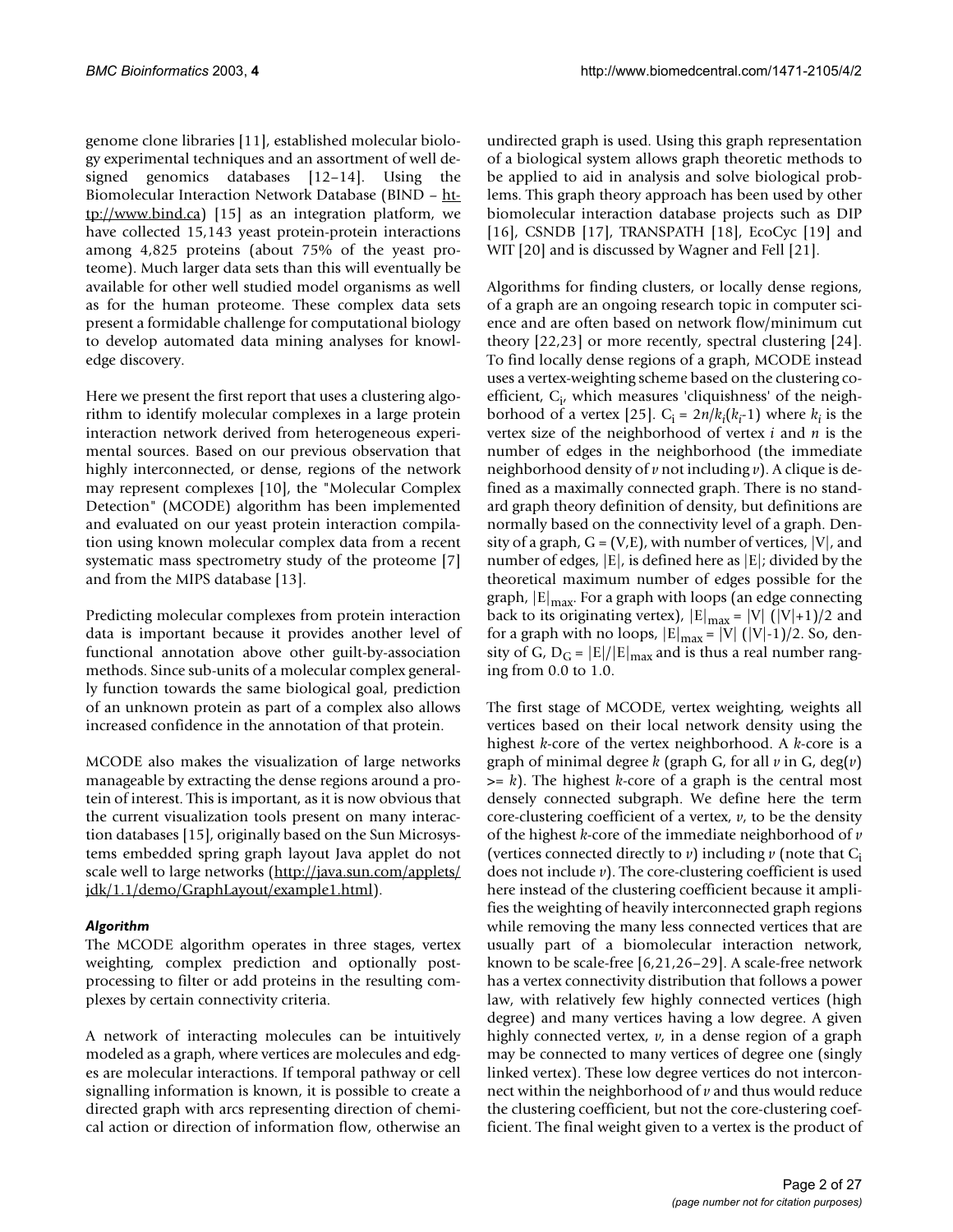the vertex core-clustering coefficient and the highest *k*core level, *k*max, of the immediate neighborhood of the vertex. This weighting scheme further boosts the weight of densely connected vertices. This specific weighting function is based on local network density. Many other functions are possible and some may have better performance for this algorithm but these are not evaluated here.

The second stage, molecular complex prediction, takes as input the vertex weighted graph, seeds a complex with the highest weighted vertex and recursively moves outward from the seed vertex, including vertices in the complex whose weight is above a given threshold, which is a given percentage away from the weight of the seed vertex. This is the vertex weight percentage (VWP) parameter. If a vertex is included, its neighbours are recursively checked in the same manner to see if they are part of the complex. A vertex is not checked more than once, since complexes cannot overlap in this stage of the algorithm (see below for a possible overlap condition). This process stops once no more vertices can be added to the complex based on the given threshold and is repeated for the next highest unseen weighted vertex in the network. In this way, the densest regions of the network are identified. The vertex weight threshold parameter defines the density of the resulting complex. A threshold that is closer to the weight of the seed vertex identifies a smaller, denser network region around the seed vertex.

The third stage is post-processing. Complexes are filtered if they do not contain at least a 2-core (graph of minimum degree 2). The algorithm may be run with the 'fluff' option, which increases the size of the complex according to a given 'fluff' parameter between 0.0 and 1.0. For every vertex in the complex, *v*, its neighbors are added to the complex if they have not yet been seen and if the neighborhood density (including *v*) is higher than the given fluff parameter. Vertices that are added by the fluff parameter are not marked as seen, so there can be overlap among predicted complexes with the fluff parameter set. If the algorithm is run using the 'haircut' option, the resulting complexes are 2-cored, thereby removing the vertices that are singly connected to the core complex. If both options are specified, fluff is run first, then haircut.

Resulting complexes from the algorithm are scored and ranked. The complex score is defined as the product of the complex subgraph,  $C = (V,E)$ , density and the number of vertices in the complex subgraph ( $D_C \times |V|$ ). This ranks larger more dense complexes higher in the results. Other scoring schemes are possible, but are not evaluated here.

MCODE may also be run in a directed mode where a seed vertex is specified as a parameter. In this mode, MCODE only runs once to predict the single complex that the specified seed is a part of. Typically, when analyzing complexes in a given network, one would find all complexes present (undirected mode) and then switch to the directed mode for the complexes of interest. The directed mode allows one to experiment with MCODE parameters to fine tune the size of the resulting complex according to existing biological knowledge of the system. In directed mode, MCODE will first pre-process the input network to ignore all vertices with higher vertex weight than the seed vertex. If this were not done, MCODE would preferentially branch out to denser regions of the graph, if they exist, which could belong to separate, but denser complexes. Thus, a seed vertex for directed mode should always be the highest density vertex among the suspected complex. There is an option to turn this pre-processing step off, which will allow seeded complexes to branch out into denser regions of the graph, if desired.

The time complexity of the entire algorithm is polynomial O(*nmh*3) where *n* is the number of vertices, *m* is the number of edges and *h* is the vertex size of the average vertex neighbourhood in the input graph, G. This comes from the vertex-weighting step. Finding a k-core in a graph proceeds by progressively removing vertices of degree < k until all remaining vertices are connected to each other by degree k or more, and is thus  $O(n^2)$ . The highest k-core is found by trying to find k-cores from one up until all vertices have been found and cannot go beyond a number of steps equal to the highest degree in the graph. Thus, the highest k-core step is  $O(n^3)$ . Since this k-core step operates only on the neighbourhood of a vertex, the *n* in this case is the number of vertices in the average neighbourhood of a vertex, *h*. The inner loop of the algorithm only operates twice for every edge in the input graph, thus is O(2*mh*3). The outer loop operates once on all vertices in the input graph, thus the entire time complexity of the weighting stage is  $O(n2mh^3) = O(nmh^3)$ . The complex prediction stage is  $O(n)$  and the optional post-processing step can be up to  $O(c<sup>2</sup>)$ , where *c* is the number of complexes that were found in the previous step and *s* is the number of vertices in the largest complex -  $O(c<sup>2</sup>)$  to find the 2-core once for each complex.

Even though the fastest min-cut graph clustering algorithms are faster, at  $O(n^2 \log n)$  [30], MCODE has a number of advantages. Since weighting is done once and comprises most of the time complexity, many algorithm parameters can be tried, in  $O(n)$ , once weighting is complete. This is useful when evaluating many different parameters. MCODE is relatively easy to implement and since it is local density based, has the advantage of a directed mode and a complex connectivity mode. These two modes are generally not useful in typical clustering applications, but are useful for examining molecular interaction networks. Additionally, only those proteins above a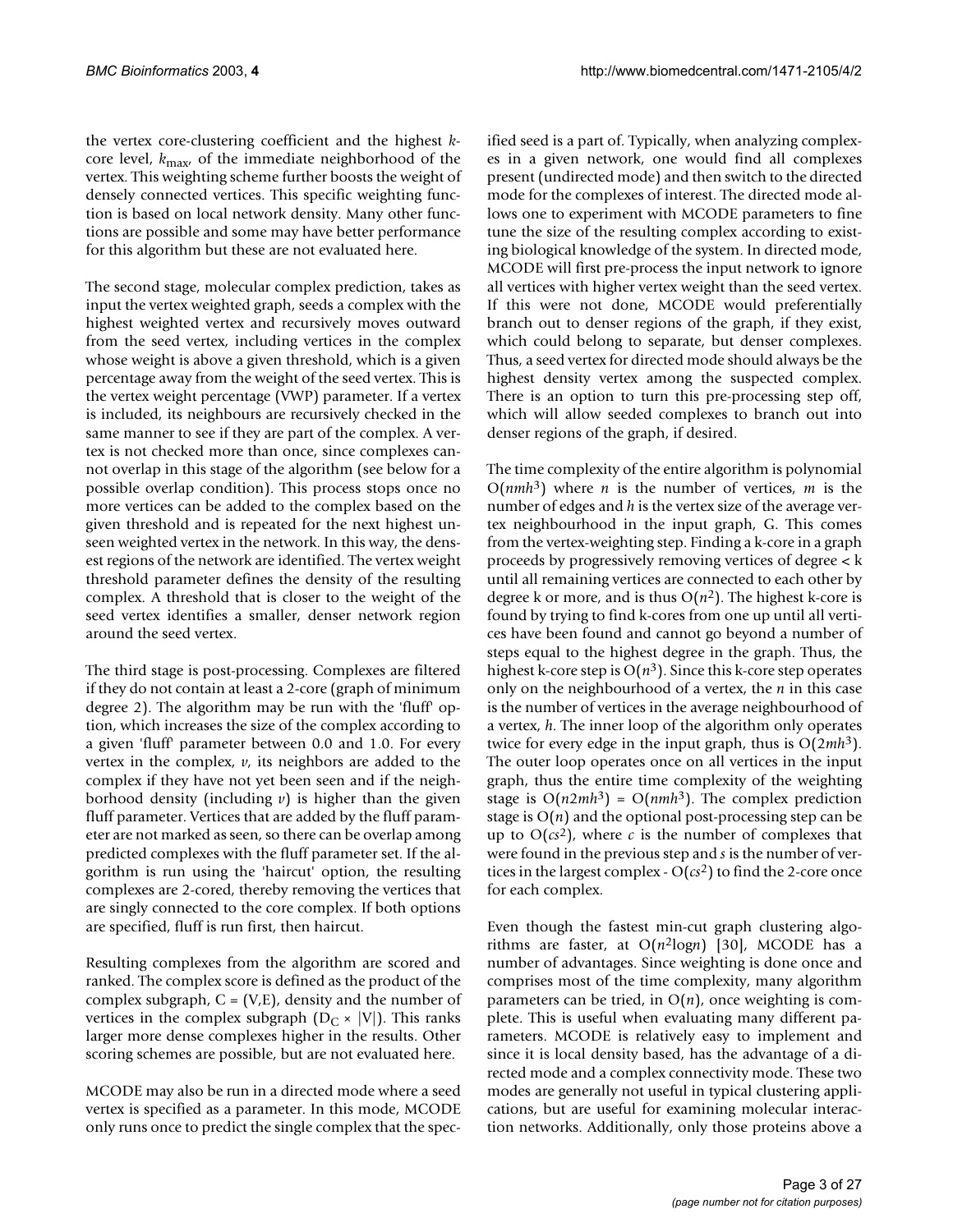given local density threshold are assigned to complexes. This is in contrast to many clustering applications that force all data points to be part of clusters, whether they truly should be part of a cluster or not.

#### *Pseudocode*

*Stage 1: Vertex Weighting* **procedure** MCODE-VERTEX-WEIGHTING

**input**: **graph**: G = (V,E)

**for all** *v* in G **do**

 $N =$  find neighbors of  $\nu$  to depth 1

K = Get highest *k*-core graph from N

*k* = Get highest *k*-core number from N

*d* = Get density of K

Set weight of  $v = k \times d$ 

**end for**

**end procedure**

*Stage 2: Molecular Complex Prediction* **procedure** MCODE-FIND-COMPLEX

**input**: **graph**: G = (V,E); **vertex weights**: W;

**vertex weight percentage**: *d*; **seed vertex**: *s*

**if** *s* already seen **then return**

**for all** *v* neighbors of *s* **do**

**if** weight of  $\nu$  > (weight of *s*)(1 - *d*) **then** add  $\nu$  to complex C

**call**: MCODE-FIND-COMPLEX (G, W, *d*, *v*)

**end for**

**end procedure**

**procedure** MCODE-FIND-COMPLEXES

**input**: **graph**: G = (V,E); **vertex weights**: W;

**vertex weight percentage**: *d*

**for all** *v* in G **do**

**if** not already seen v **then call**: MCODE-FIND-COM-PLEX(G, W, *d*, *v*)

**end for**

### **end procedure**

*Stage 3: Post-Processing (optional)* **procedure** MCODE-FLUFF-COMPLEX

**input**: **graph**: G = (V,E); **vertex weights**: W;

**fluff density threshold**:  $d$ ; **complex graph**:  $C = (U, F)$ 

**for all** *u* in C **do**

**if** weight of  $u > d$  **then** add  $u$  to complex C

**end for**

**end procedure**

**procedure** MCODE-POST-PROCESS

**input**: **graph**: G = (V,E); **vertex weights**: W; **haircut flag**: *h*; **fluff flag**: *f*;

**fluff density threshold**: *t*; **set of predicted complex graphs**: C

**for all** *c* in C **do**

**if** *c* not 2-core **then** filter

**if** *h* is TRUE **then** 2-core complex

**if** *f* is TRUE **then call**: MCODE-FLUFF-COMPLEX(G, W, *t*, *c*)

**end for**

**end procedure**

*Overall Process* **procedure** MCODE

**input**: **graph**: G = (V,E); **vertex weight percentage**: *d*;

**haircut flag**: *h*; **fluff flag**: *f*; **fluff density threshold**: *t*;

**set of predicted complex graphs**: C

**call**: W = MCODE-VERTEX-WEIGHTING (G)

**call**: C = MCODE-FIND-COMPLEXES (G, W, *d*)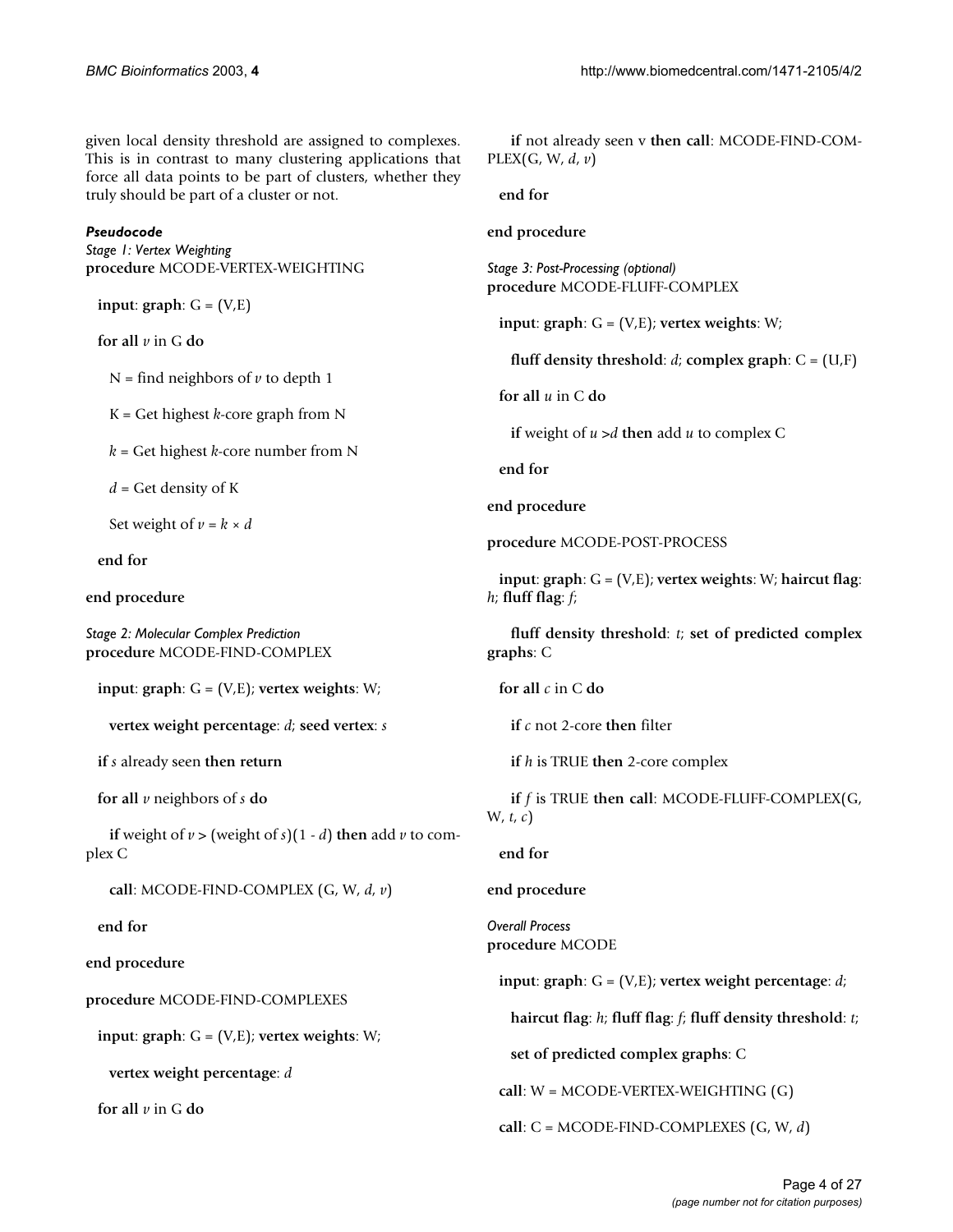### **call**: MCODE-POST-PROCESS (G, W, *h*, *f*, *t*, C)

### **end procedure**

# *Implementation*

MCODE has been implemented in ANSI C using the cross-platform NCBI Toolkit; [http://www.nc](http://www.ncbi.nlm.nih.gov/IEB)[bi.nlm.nih.gov/IEB](http://www.ncbi.nlm.nih.gov/IEB) and the BIND graph library in the SLRI Toolkit; [http://sourceforge.net/projects/slritools.](http://sourceforge.net/projects/slritools) Both of these source code libraries are freely available. The actual MCODE source code is not yet freely available. The MCODE program has been compiled and tested on UNIX, Mac OS X and Windows. Because a yeast gene name dictionary is used to recognize input and generate output, the MCODE executable currently only works for yeast proteins in a user friendly manner. The algorithm, however is completely general, via the graph theory abstraction, to any graph and thus to any biomolecular interaction network. MCODE binaries are available from [ftp://](ftp://ftp.mshri.on.ca/pub/BIND/Tools/MCODE) [ftp.mshri.on.ca/pub/BIND/Tools/MCODE.](ftp://ftp.mshri.on.ca/pub/BIND/Tools/MCODE)

# **Results**

# *Evaluation of MCODE*

The evaluation of MCODE requires a set of experimentally determined biomolecular interactions and a set of associated experimentally determined molecular complexes. Currently, the largest source for such data is for proteins from the budding yeast, *Saccharomyces cerevisiae*. Recently, a large-scale mass spectrometry study by Gavin et al [7] provided a large data set of protein interactions with manually annotated molecular complexes. Also available are the protein interaction and complex tables of MIPS [13] and YPD [14]. MCODE was used to automatically predict protein complexes in our collected protein-protein interaction data sets. Resulting complexes were then matched to known molecular complexes from Gavin et al. (the Gavin benchmark) and the MIPS benchmark using an overlap score. Parameter optimization was then used to maximize the biological relevance of predicted complexes according to the given benchmarks. YPD was not used as a current version could not be acquired.

To ensure that MCODE is not unduly affected by the expected high false-positive rate in large-scale interaction data sets, large-scale and literature derived MCODE predictions were compared. MCODE was then used to predict complexes in the entire set of machine readable protein-protein interactions that we could collect for yeast. Complexes of interest were then further examined using the directed mode and complex connectivity mode of MCODE.

# *Evaluation of MCODE using the Gavin data set of protein interactions and complexes*

In this study, we wanted to use all forms of protein interaction data available, which requires mixing of different types of experiments, such as yeast two-hybrid and co-immunoprecipitation. Two-hybrid results are inherently pairwise, whereas copurification results are sets of one or more identified proteins. For a copurification result, only a set of size 2 can be directly considered a pairwise interaction, otherwise it must be modeled as a set of hypothetical interactions. Biochemical copurifications can be thought of as populations of complexes with some underlying pairwise protein interaction topology that is unknown from the experiment. In the general case of the purification used by Gavin et al., one affinity tagged protein was used as bait to pull associated proteins out of a yeast cell lysate. The two extreme cases for the topology underlying the population of complexes from a single purification experiment are a minimally connected 'spoke' model, where the data are modeled as direct bait-associated protein pairwise interactions, and a maximally connected 'matrix' model, where the data are modeled as all proteins connected to all others in the set. The real topology of the set of proteins must lie somewhere between these two extremes.

Population of complexes:  $C = \{b, c, d, e\}$  ( $b = \text{bait}$ )

Spoke model hypothetical interactions:  $i_S = \{b-c, b-d, b-e\}$ 

Matrix model hypothetical interactions;  $i_M = \{b-b, b-c, b-d, c\}$ *b-e, c-c, c-d, c-e, d-d, d-e, e-e*}

Advantages of the spoke model are that it is biologically intuitive, biologists often represent their copurification results in this manner, and is about 3 times more accurate than the matrix model [31]. Disadvantages are that it could misrepresent interactions. The matrix model, alternatively, cannot misrepresent interactions, as all possible interactions are generated, but this is at the cost of generating a large number of false interactions. Matrix topologies are also physically implausible for larger complexes because of increased possibility of steric clash if all subunits are interacting with all others. Ultimately, the spoke model should be reasonable for use in evaluating MCODE.

Gavin et al. raw data from 588 biochemical purifications were represented using the spoke model, described above, to get 3,225 hypothetical protein-protein interactions among 1,363 proteins for input to MCODE. A list of 232 manually annotated protein complexes based on the original purification data reported by Gavin et al. was filtered to remove five reported 'complexes' each composed of a single protein and six complexes of two or three proteins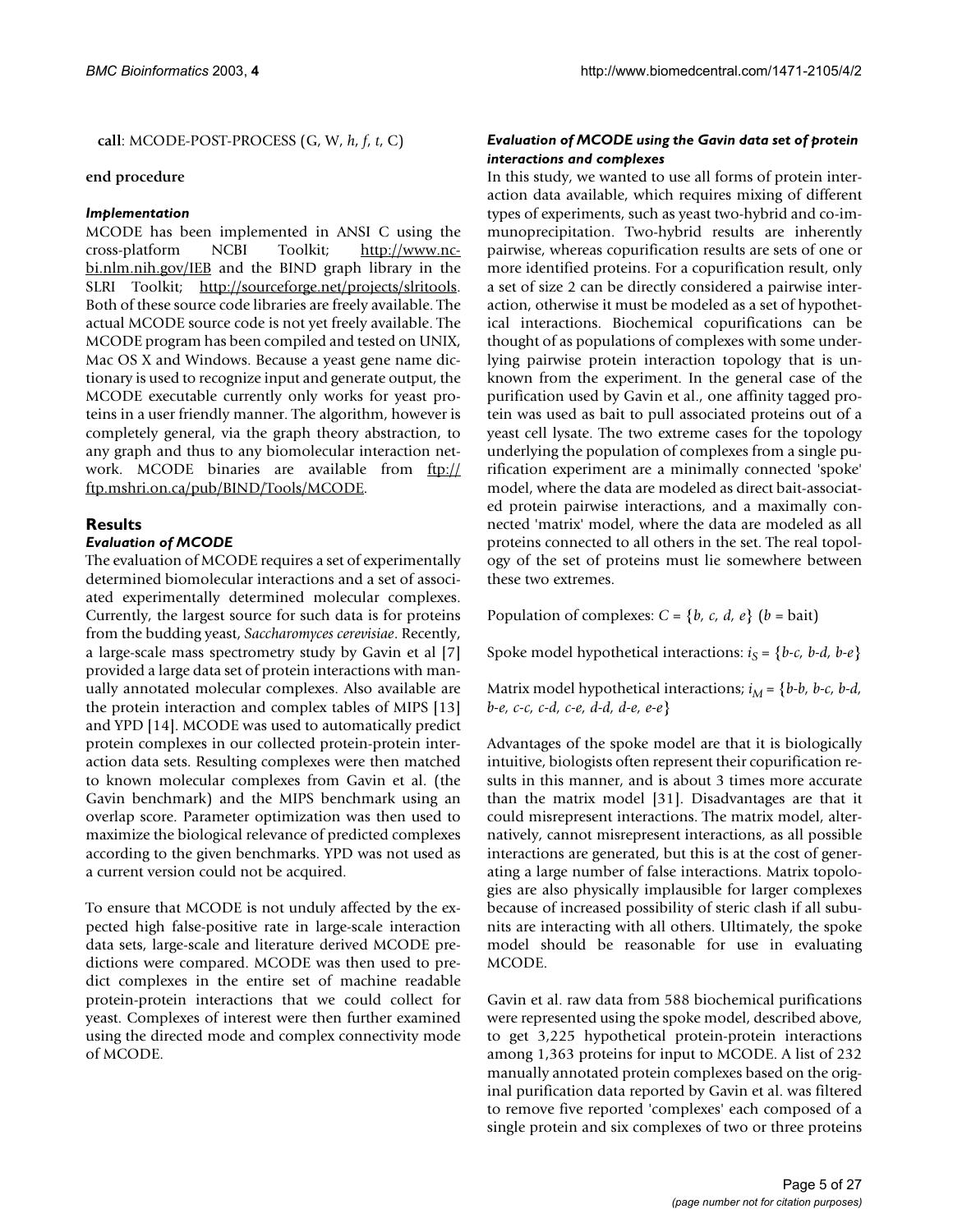that were already in the data set as part of a larger complex. This yielded a filtered set of 221 complexes that were used to evaluate MCODE, although some of these complexes have significant overlap to other complexes in the set.

To evaluate which parameter choice would allow automatic prediction of protein complexes from the spoke modeled Gavin et al. interaction set that best matched the manually annotated complexes, MCODE was run using all four possible combinations of the two Boolean parameters (haircut: true/false, fluff: true/false) over a full range of 20 vertex weight percentage (VWP) and fluff parameters (0 to 0.95 in 0.05 increments). During this parameter optimization process, MCODE was limited to find complexes of size two or higher.

A scoring scheme was developed to determine how effectively an MCODE predicted complex matched a complex from the benchmark set of complexes. In this case, the benchmark complex set was the Gavin et al. hand-annotated complex set. The overlap score was defined as  $\omega = i^2/2$ *a*\**b*, where *i* is the size of the intersection set of a predicted complex with a known complex, *a* is the size of the predicted complex and *b* is the size of the known complex. A protein is part of the intersection set only if it is present in both predicted and known complexes. Thus, a predicted complex that has no proteins in a known complex has ω = 0 and a predicted complex that perfectly matches a known complex has  $\omega = 1$ . Also, predicted complexes that fully overlap, but are much larger or much smaller than any known complexes will get a low ω. The overlap score of a predicted complex vs. a benchmark complex is then a measure of biological significance of the prediction, assuming that the benchmark set of complexes is biologically relevant. The best parameter choice for MCODE on this protein interaction data set is one that predicts the largest set of complexes that match the largest number of benchmark complexes above a threshold ω. Since there is overlap in the Gavin benchmark complex database, a predicted complex may match more than one known complex with a high ω.

To choose an overlap score that maximizes biological relevance of the predicted complexes without filtering away too many predictions, each of the 840 parameter combinations tested during the parameter optimization stage. The number of MCODE predicted complexes was plotted against the number of matched known complexes over a range of ω thresholds from 'no threshold' to 0.1 to 0.9 (in 0.1 increments). If no ω threshold is used, a predicted complex only needs at least one protein in common with a known complex to be considered a match. If predicted and known complexes are only counted as a match when their ω is above a specific threshold, the number of matched complexes declines with increasing ω threshold, as shown in Figure [1.](#page-6-0) Interestingly, the average and maximum number of matched known complexes drops more quickly from zero until a ω threshold of 0.2 than from 0.2 to 0.9 indicating that many predicted complexes only have one or a few proteins that overlap with known complexes. A ω threshold of 0.2 to 0.3 thus seems to filter out most predicted complexes that have insignificant overlap with known complexes.

Figure [2](#page-7-0) shows the range of number of complexes predicted and number of known complexes matched for the 0.2  $\omega$  threshold over all tried MCODE parameters. A y = x line is also plotted to show that data points tend to be skewed towards a higher number of matched known complexes than predicted complexes because of the redundancy in the Gavin complex benchmark. Data points closest to the upper right portion of the graph maximize both number of matched known complexes and number of predicted complexes. MCODE parameter combinations that result in these data points therefore optimize MCODE on this data set (according to the overlap score threshold). This result shows that the number of predicted complexes should be similar to the number of matched known complexes for a parameter choice to be reasonable, although the number of matched known complexes may be larger, again, because of some commonality among complexes in the benchmark set. The parameter combination corresponding to the best data point (63,88) at an overlap score threshold of 0.2 is haircut = FALSE, fluff = TRUE, VWP = 0.05 and a fluff density threshold between 0 and 0.1. These parameter optimization results for MCODE over this data set were stable over a range of ω thresholds up to 0.5. Above 0.5, the result was not stable as there were generally too few predicted complexes with high overlap scores (Figure [1\)](#page-6-0).

A specificity versus sensitivity analysis [32] was also performed. Defining the number of true positives (TP) as the number of MCODE predicted complexes with ω over a threshold value and the number of false positives (FP) as the total number of predicted MCODE complexes minus TP. The number of false negatives (FN) equals the number of known benchmark complexes not matched by predicted complexes. Sensitivity was defined as [TP/(TP+FN)] and specificity was defined as [TP/(TP+FP)]. The MCODE parameter choice that optimizes both specificity and sensitivity is the same as from the above analysis. The optimal sensitivity of this analysis was  $\sim 0.31$  and the corresponding specificity was  $\sim 0.79$ .

The 63 MCODE predicted complexes only matched 88 of the 221 complexes in the known data set indicating that MCODE could not recapitulate the majority of the Gavin complex benchmark solely using protein connectivity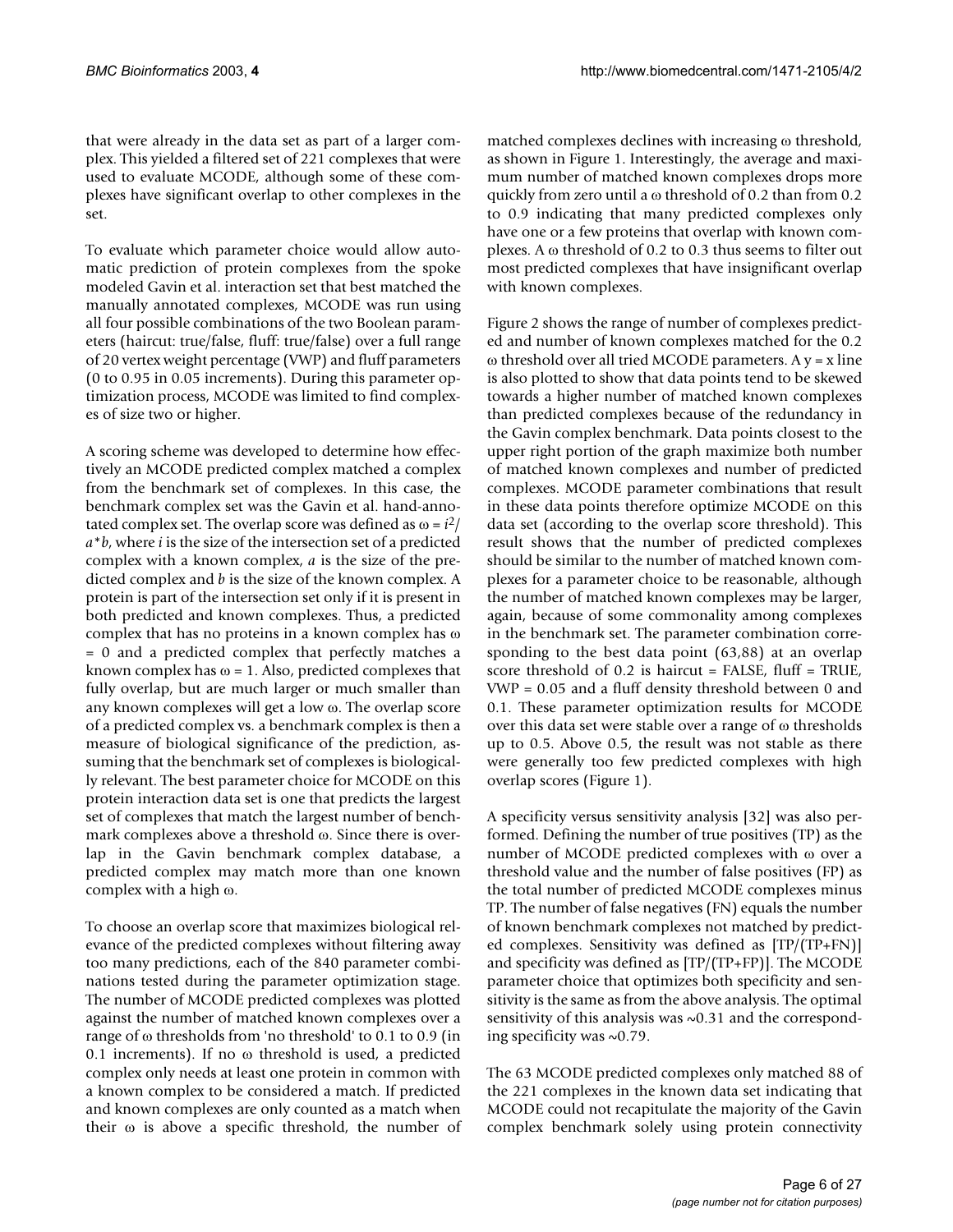<span id="page-6-0"></span>

**Effect of Overlap Score Threshold on Number of Predicted and Matched Known Complexes for the Gavin Evaluation** Figure legend: Average and maximum number of predicted and matched known complexes seen during MCODE parameter optimization (840 parameter combinations) plotted as a function of overlap score threshold. As the stringency for the closeness that a predicted complex must match a known complex is increased (increase in overlap score), fewer predicted complexes match known complexes. Note that these curves do not correspond to the best parameter set, but rather are an average of results from all tried parameter combinations.

information. As mentioned above, there are more matched complexes than predicted because of some redundancy in the benchmark. This low sensitivity is not surprising, since many of the hand-annotated complexes were created directly from single co-immunoprecipitation results, which are not highly interconnected in the spoke model. For example, Cdc3 was used as a bait to co-immunoprecipitate Cdc10, Cdc11, Cdc12 and Ydl225w. A complex was annotated as containing these five proteins, but only Cdc3 was used as bait. If more elements of a complex are used as baits, the proteins become more interconnected and more readily predicted by MCODE. A good exam-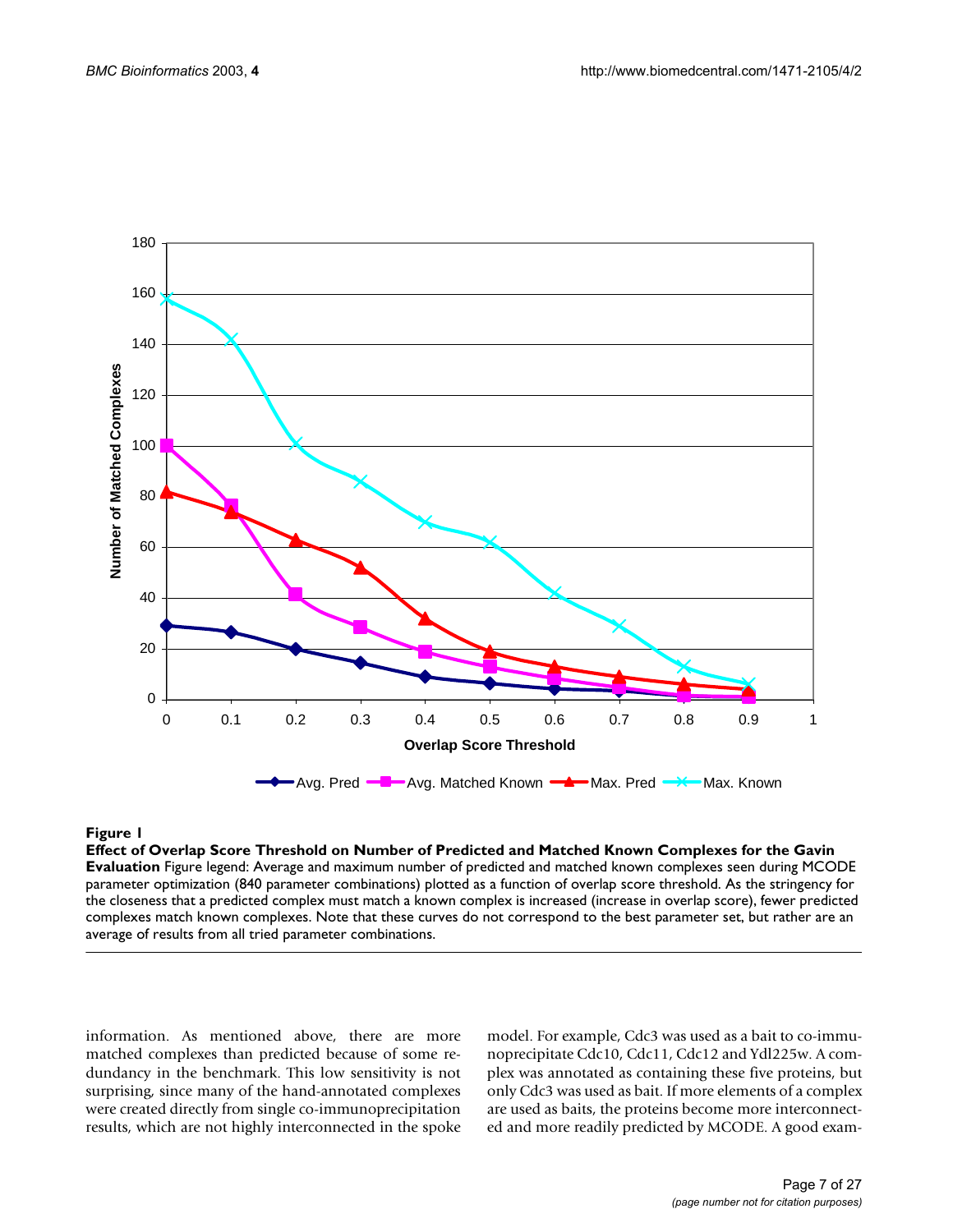<span id="page-7-0"></span>

### **Figure 2 Number of Predicted and Matched Known Complexes at Overlap Score Threshold of 0.2** Figure legend: Number of known complexes matched to MCODE predicted complexes plotted against number of MCODE predicted complexes, both with an overlap score above 0.2.

ple of this is the Arp2/3 complex, which is highly conserved in eukaryotes and is involved in actin cytoskeleton rearrangement. The structure of this complex is known by X-ray crystallography [33] thus actual proteinprotein interactions from the structure can be matched up to the co-immunoprecipitation results. MCODE predicted all seven components of the Arp2/3 complex crystal structure and five extra proteins using the optimized parameters. Six out of the seven Arp2/3 subunits were used as baits by Gavin et al. and the resulting benchmark complex included the five extra proteins that MCODE also predicted (Nog2, Pfk1, Prt1, Cct8 and Cct5) that are not in the crystal structure. Cct5 and Cct8 are known to be involved in actin assembly, but Nog2, Pfk1 and Prt1 are not. These extra proteins likely represent non-specific binding in the experimental approach. These two cases are shown diagrammatically in Figure 3. Interestingly, using the haircut parameter would remove all five extra proteins that are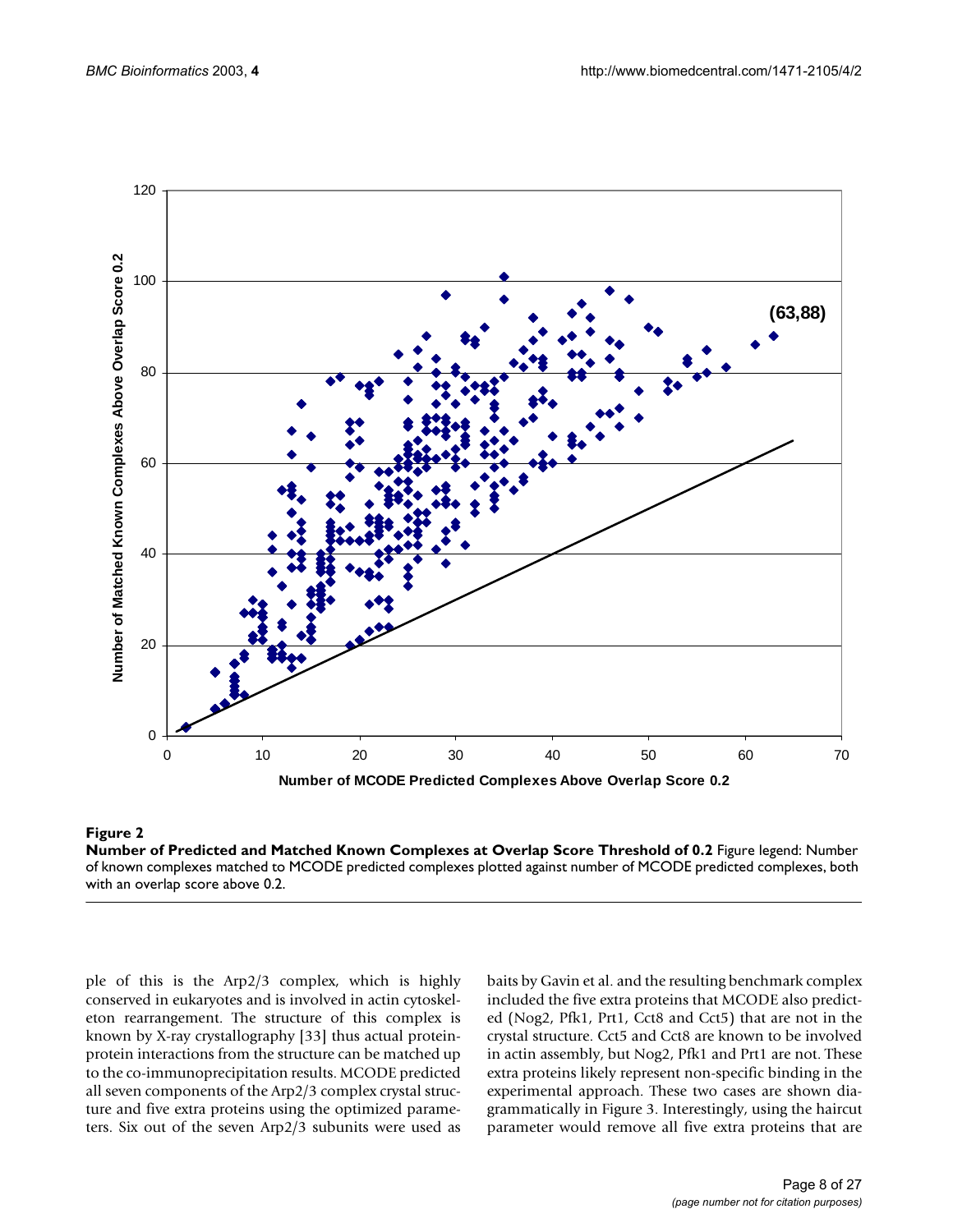

**Examples of Gavin Benchmark Complexes Missed and Hit by MCODE** Figure legend: Protein complexes are represented as graphs using the spoke model. Vertices represent proteins and edges represent experimentally determined interactions. Blue vertices are baits in the Gavin et al. study. A) A Cdc3 complex hand-annotated by Gavin et al. that was missed by MCODE because of a lack of connectivity information among sub-components. This complex annotation was the result of a single co-immunoprecipitation experiment. B) The Arp2/3 complex as annotated by Gavin et al. and as found by MCODE with parameters optimized to the data set. Note the five extra proteins that have minimal connectivity to main cluster. C) The protein connection map seen from the crystal structure of the Arp2/3 complex. The crystal structure is from *Bos taurus* (cow), but is assumed to be very similar to yeast based on very high similarity between cow and yeast Arp2/3 subunits.

not in the crystal structure, leaving only the seven that are present. This shows that while the parameter optimization allows maximum matching of the hand-annotated known complexes, these complexes may not all be physiologically relevant and thus another parameter set may better predict 'real' complexes.

To explore the effect of certain MCODE parameters on resulting predicted complexes, various features of these complexes were examined while changing specific parameters and keeping all else constant. Linearly increasing the VWP parameter increased the size of the predicted complexes exponentially while reducing the number of complexes predicted in a linear fashion. Figure [4](#page-9-0) shows this effect with both fluff and haircut parameters turned off. At high VWP values, very large complexes were predicted and these encompassed most of the data set, thus were not very useful.

Because using haircut = TRUE would have led MCODE to predict the Arp2/3 complex perfectly (according to the crystal structure as discussed above), we examined if the haircut parameter has any general effect on the number of matched predicted complexes. Setting haircut = TRUE had no significant effect on the number of complexes predicted at high ω thresholds, but generally reduced the number of matched known complexes at low ω thresholds (0 to  $(0.1)$  compared to haircut = FALSE. Since the haircut = TRUE option removes less-connected proteins on the fringe of a predicted complex and this reduces the number of predicted complexes with low overlap scores, these fringe proteins likely contribute to low-level overlap (<0.2 ω) of the known complexes.

We also investigated the effect of changing the fluff density threshold when setting fluff = TRUE on the number of matched benchmark complexes. Linearly increasing the fluff density threshold in the MCODE post-processing step linearly decreased the number of matched complexes above an overlap score of 0.2.

### *Evaluation of MCODE using MIPS data set of protein interactions and complexes*

Since the Gavin et al. data set was developed by only one group using a single experimental method, it may not accurately represent protein complex knowledge for yeast. The MIPS protein complex catalogue [http://mips.gsf.de/](http://mips.gsf.de/proj/yeast/catalogues/complexes/) [proj/yeast/catalogues/complexes/](http://mips.gsf.de/proj/yeast/catalogues/complexes/) is a curated set of 260 protein complexes for yeast that was compiled from the literature and is thus a more realistic data set comprised of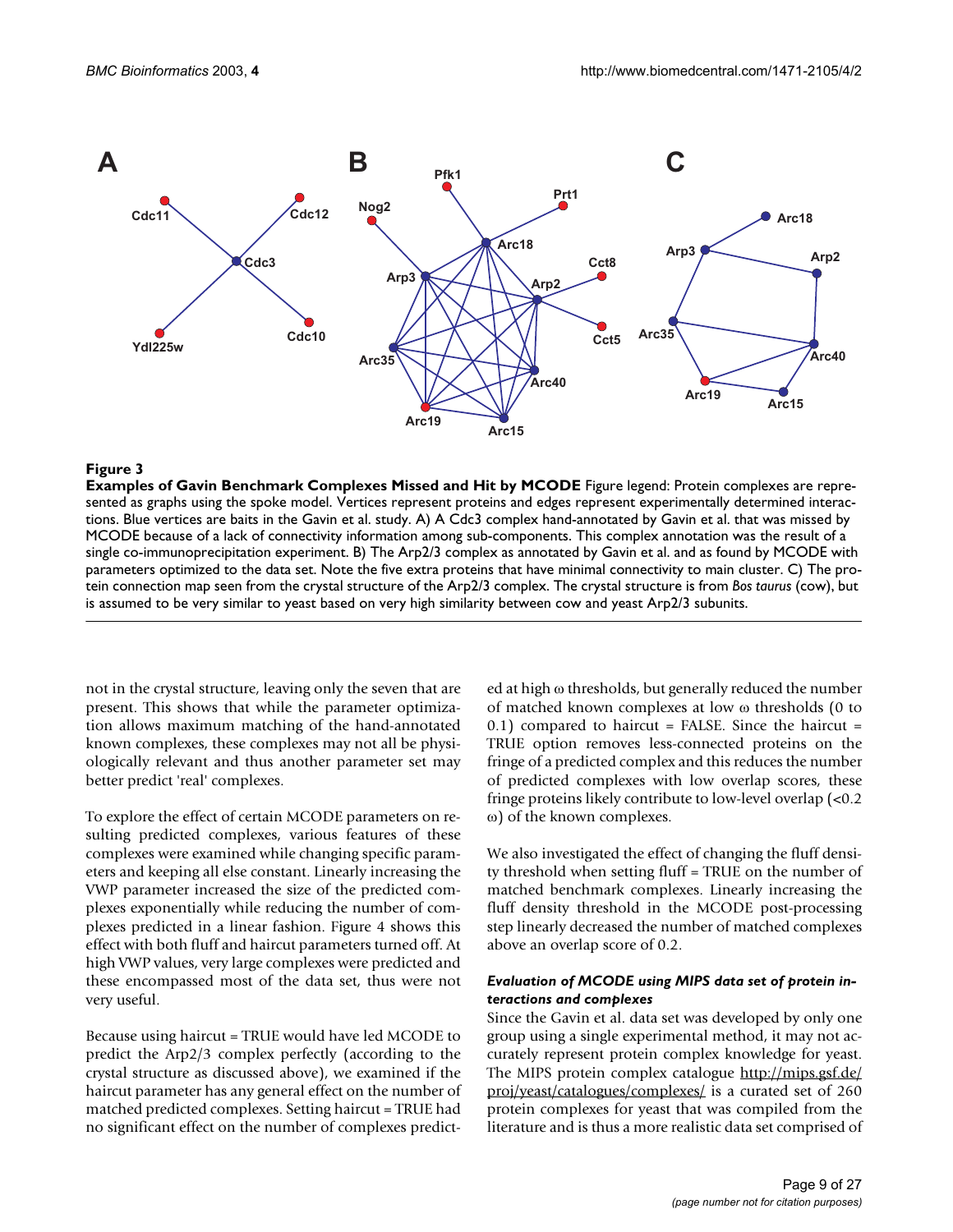<span id="page-9-0"></span>

**Effect of Vertex Weight Percentage Parameter on Predicted Complex Size** Figure legend: As the vertex weight percentage (VWP) parameter of MCODE is increased, the number of predicted complexes steadily decreases and the average and largest size of predicted complexes increases exponentially. The y-axis follows a logarithmic scale. For reference, the average and maximum size of the MIPS benchmark complexes are 6 and 81, respectively and of the Gavin benchmark complexes are 11.8 and 88, respectively.

varied experiments from many labs using different techniques. After filtering away 50 'complexes' each composed of a single protein and 2 highly similar complexes, we were left with 208 complexes for the MIPS known set. This set did not include information from the recent large-scale mass spectrometry studies [6,7]. While the MIPS complex catalogue may be incomplete, it is currently the best available public resource for yeast protein complexes that we are aware of.

MCODE was run again with a full combination of parameters, this time over a set of 9088 protein-protein interactions among 4379 proteins which did not include the recent large-scale mass spectrometry studies but included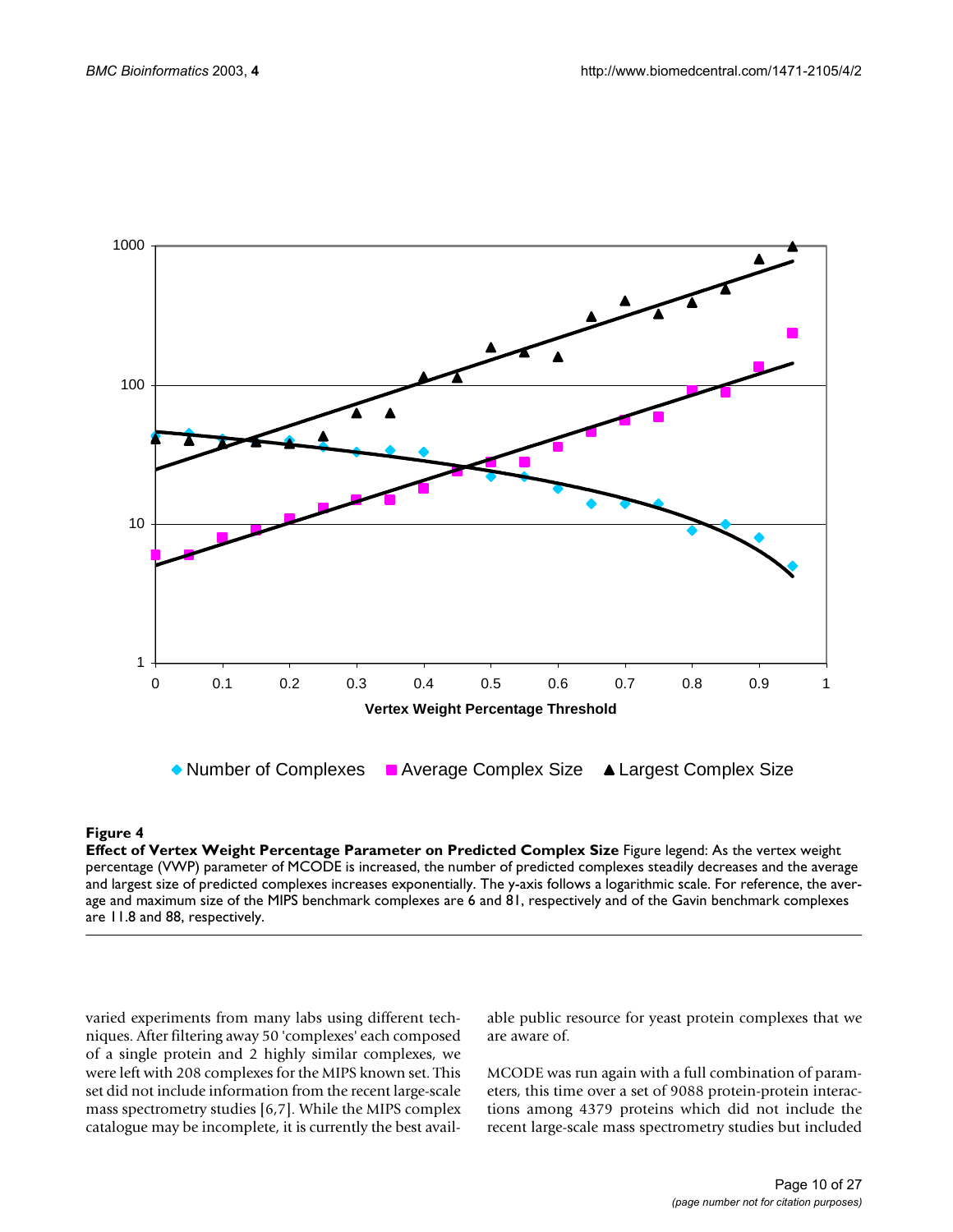all interactions from the MIPS, YPD and PreBIND databases as well as from the majority of large-scale yeast two-hybrid experiments to date [2–4,10,34]. This interaction set is termed 'Pre HTMS'. All of the interactions in this set were published before the last update specified on the MIPS protein complex catalogue and many are included in the MIPS protein interaction table, thus we assumed that the MIPS complex catalogue took into account the information in the known interaction table. Protein complexes found by MCODE in this set were compared to the MIPS protein complex catalogue to evaluate how well MCODE performed at locating protein complexes *ab initio*.

The same evaluation of MCODE that was done using the Gavin et al. data set was performed with the MIPS data set. From this analysis, including specificity versus sensitivity plots (optimized sensitivity =  $\sim 0.27$  and specificity =  $\sim$ 0.31), the MIPS complex benchmark optimized parameters were haircut = TRUE, fluff = TRUE, VWP = 0.1 and a fluff density threshold of 0.2. This result was stable up to a ω threshold of 0.6 after which it was difficult to evaluate the results, as there were generally too few predicted complexes above the high ω thresholds. This parameter combination led MCODE to predict 166 complexes of which 52 matched 64 MIPS complexes with a ω of at least 0.2. Examining the ω distribution for this parameter set reveals that, even though this prediction is optimized, most of the predicted complexes don't show overlap to those in the known MIPS set (Figure [5](#page-11-0)). The complexes predicted here are also different from those predicted from the Gavin interaction data. Nine complexes have an overlap score above 0.2 between these two sets, with the highest overlap score being 0.43 and all the rest being below 0.27. This might signify that either the MIPS complex catalogue is not complete, that there is not enough data in the dataset that MCODE was run on, or a human annotated definition of a complex does not perfectly match with a graph density based definition.

The effect of the VWP parameter on complex size and of the haircut and fluff parameters on number of matched complexes was very similar to that seen when evaluating MCODE on the Gavin complex benchmark.

# *Effect of data set properties on MCODE*

Since many large-scale protein interaction data sets from yeast are known to contain a high level of false positives [35], we examined the effect these might have on MCODE predictions. Sensitivity vs. specificity was plotted for MCODE predictions, with parameters chosen to maximize these values at ω threshold of 0.2 against the MIPS and Gavin complex benchmarks for the various data sets (Figure [6](#page-12-0)).

MCODE predictions on the high-throughput data sets, termed 'Gavin Spoke', 'Y2H' and 'HTP only' (see Methods), are about as specific as the literature derived interaction data set, but not as sensitive (Figure [6](#page-12-0)A). MCODE predictions on interaction data sets containing the literature derived benchmark, labelled 'Benchmark', 'Pre HTMS' and 'AllYeast', are generally more sensitive and specific than those containing just the large-scale interaction sets. Since the specificity drops from Benchmark to Pre HTMS to AllYeast, with increasing amounts of largescale data, it could be argued that addition of this data negatively affects MCODE. However, large-scale data is known to contain a high number of false positives, so it should be expected that these false-positives would not randomly contribute to the formation of dense regions, which are highly unlikely to occur by chance (see below). More complexes should be predicted with the addition of the large-scale data, assuming this data explores previously unseen regions of the interactome, but the high number of false-positives should limit the amount of new complexes compared to the amount of added interactions. The MIPS complex benchmark used here is not expected to contain complexes newly found in large-scale studies, explaining the decrease in specificity. This is exactly what occurs in our analysis. In an effort to further test the effect of large-scale data on MCODE prediction performance, the Benchmark interaction data set was augmented with the addition of interactions from large-scale experiments that only connect proteins in the Benchmark set with each other. Over 3100 interactions were added to the Benchmark data set to create a set of over 6400 interactions. MIPS complex benchmark optimised MCODE predicted 52 complexes matching 66 MIPS benchmark complexes, almost exactly the same number of complexes found using the Benchmark set by itself (Table [1\)](#page-13-0). These analyses strongly suggest the addition of large-scale experimentally derived interactions does not unduly affect the prediction of complexes by MCODE.

It can be seen from Figure [6](#page-12-0)B that the Gavin complex benchmark set is biased towards the Gavin et al. spoke modeled interaction data. This is expected and is the main reason why the less biased MIPS complex set is used throughout this work as a benchmark instead of the Gavin set.

Since the result of a co-immunoprecipitation experiment is a set of proteins, which we model as binary interactions using the spoke method, we wished to evaluate whether this affects complex prediction compared to an experimental system that generates purely binary interaction results, such as yeast two-hybrid. As can be seen in Table [1,](#page-13-0) MCODE does find known complexes in the 'Y2H' set of only yeast two-hybrid results, thus this set does contain dense regions that are known protein complexes. This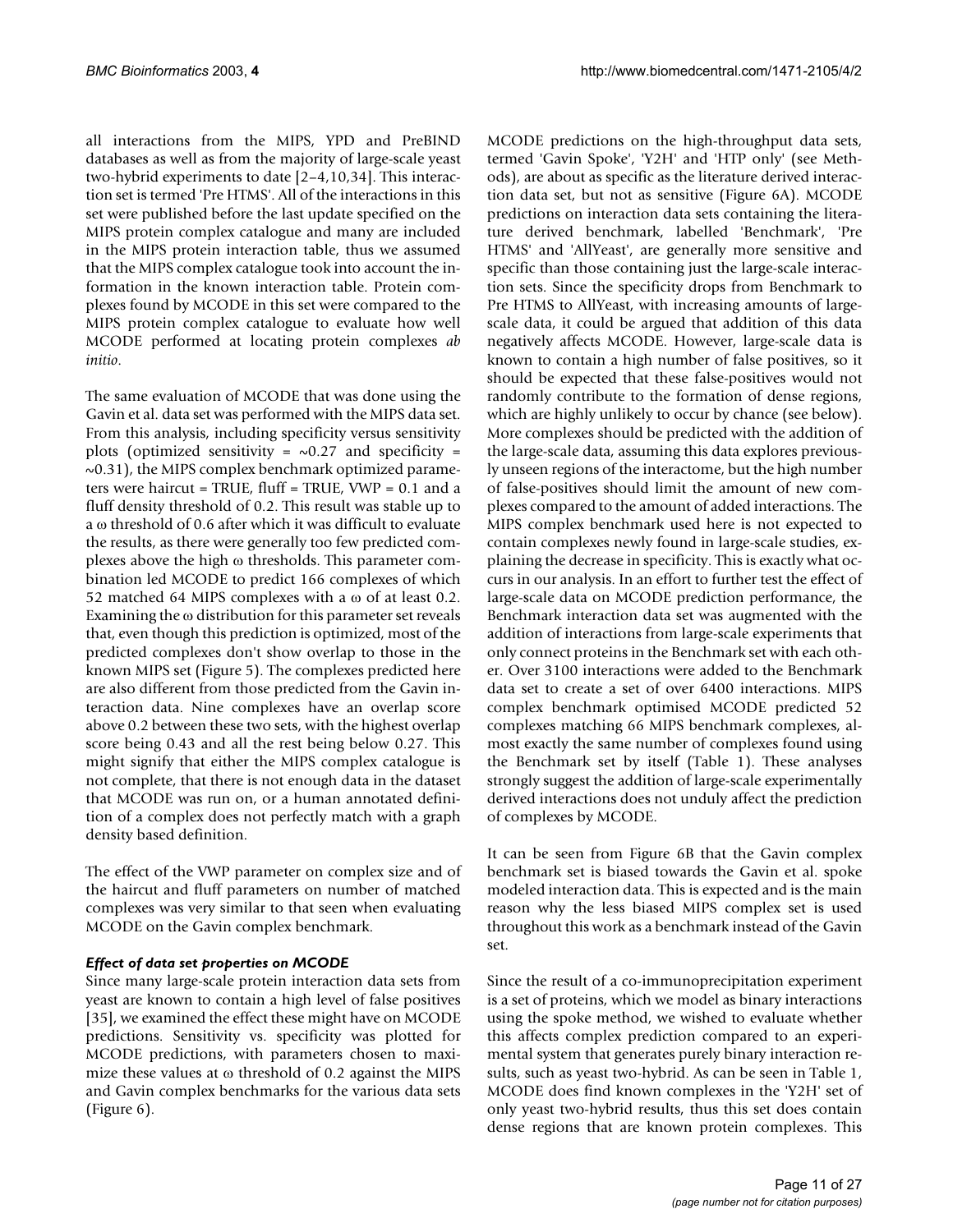<span id="page-11-0"></span>

**Overlap Score Distributions of Pre HTMS and AllYeast interaction sets with MIPS Complex Benchmark Optimized MCODE Parameter Sets** Figure legend: The number of MCODE predicted complexes in the pre-large scale mass spectrometry (Pre HTMS) and AllYeast protein-protein interaction sets with a given overlap score threshold compared to the MIPS benchmark complex set is shown. The majority of predicted complexes have an overlap score of zero meaning that they had no overlap with the catalogue of known MIPS protein complexes.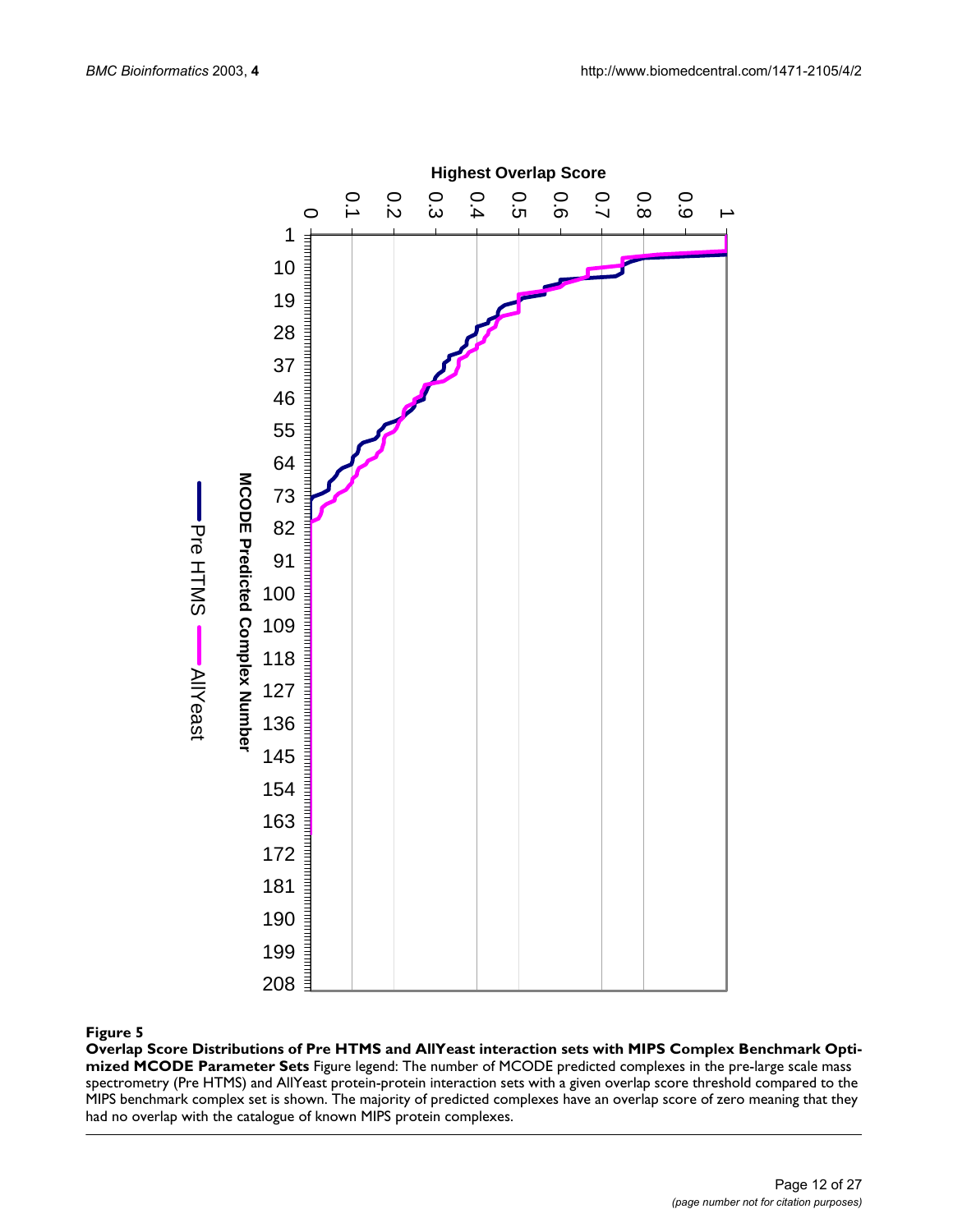<span id="page-12-0"></span>A

B



### **Figure 6**

**Sensitivity vs. Specificity Plots of MCODE Results Among Various Data Sets** Figure legend: Specificity is plotted versus sensitivity of the best MCODE results at an overlap score above 0.2 against both the MIPS (Panel A) and Gavin (Panel B) complex benchmarks. Panel A shows that there are no large inherent differences among interaction data sets resulting from significantly different experimental methods (data set: sensitivity, specificity; Y2H:0.10,0.27; Benchmark:0.29,0.36; HTP Only:0.14;0.24; Pre HTMS:0.27,0.31; AllYeast:0.27,0.26; Gavin Spoke:0.10,0.38). Panel B shows that the Gavin benchmark is expectedly biased towards the Gavin interaction data set and thus should not be used as a general benchmark (data set: sensitivity, specificity; Y2H:0.03,0.10; Benchmark:0.11,0.16; HTP Only:0.24;0.33; Pre HTMS:0.10,0.13; AllYeast:0.27,0.26; Gavin Spoke:0.31,0.79).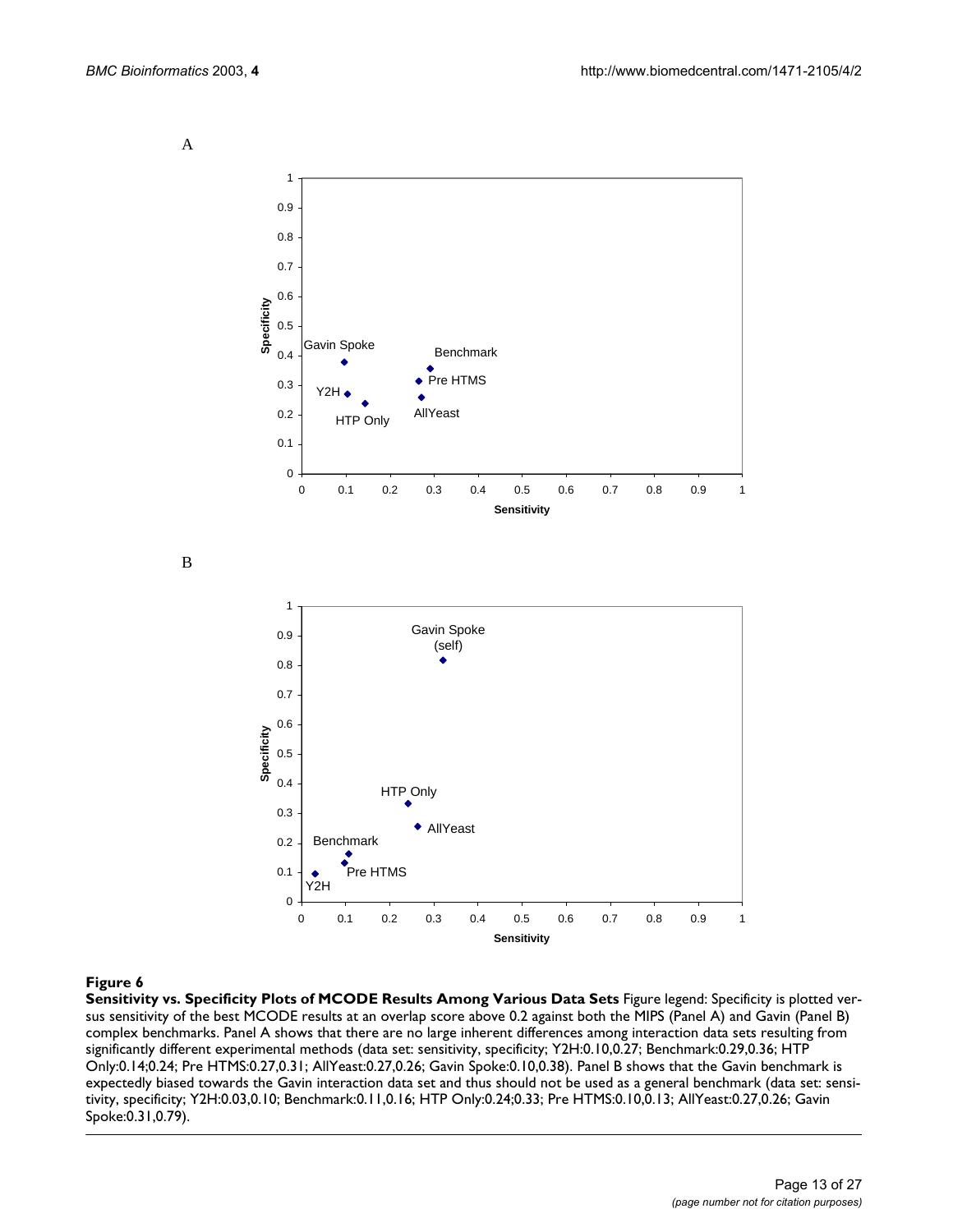| Data Set         | Number of<br>Proteins | Number of<br>Interact-ions | Number of Predicted<br>Complexes | MCODE Com-<br>plexes Pre-<br>dicted Above @<br>$= 0.2$ | Matched<br><b>Benchmark</b><br>Complexes | Complex<br><b>Benchmark</b> | <b>Best MCODE</b><br>Parameters |
|------------------|-----------------------|----------------------------|----------------------------------|--------------------------------------------------------|------------------------------------------|-----------------------------|---------------------------------|
| Gavin Spoke      | 1363                  | 3225                       | 82                               | 63                                                     | 88                                       | Gavin                       | hFfT\0.05\0.05                  |
| Gavin Spoke      | 1363                  | 3225                       | 53                               | 20                                                     | 20                                       | <b>MIPS</b>                 | hTfT\0.1\0.35                   |
| Pre HTMS         | 4379                  | 9088                       | 158                              | 21                                                     | 28                                       | Gavin                       | hTfT\0\0.2\                     |
| Pre HTMS         | 4379                  | 9088                       | 166                              | 52                                                     | 64                                       | <b>MIPS</b>                 | hTfT\0.1\0.2                    |
| AllYeast         | 4825                  | 15143                      | 209                              | 52                                                     | 76                                       | Gavin                       | hFfT\0\0.1                      |
| AllYeast         | 4825                  | 15143                      | 209                              | 54                                                     | 63                                       | <b>MIPS</b>                 | hTfT\0\0.1                      |
| AllYeast         | 4825                  | 15143                      | 203                              | 80                                                     | 150                                      | MIPS+Gavin                  | hTfT\0\0.15\                    |
| <b>Benchmark</b> | 1762                  | 3310                       | 141                              | 23                                                     | 30                                       | Gavin                       | hTfT\0\0.3                      |
| <b>Benchmark</b> | 1762                  | 3310                       | 163                              | 58                                                     | 67                                       | <b>MIPS</b>                 | hTfT\0.1\0.05                   |
| <b>HTP Only</b>  | 4557                  | 12249                      | 138                              | 46                                                     | 77                                       | Gavin                       | hTfT\0.05\0.1                   |
| <b>HTP Only</b>  | 4557                  | 12249                      | 122                              | 29                                                     | 35                                       | <b>MIPS</b>                 | hTfT\0.05\0.15                  |
| Y2H              | 3847                  | 6133                       | 73                               | 7                                                      | 7                                        | Gavin                       | hTfT\0.2\0.1                    |
| Y2H              | 3847                  | 6133                       | 78                               | 21                                                     | 26                                       | <b>MIPS</b>                 | hTfT\0\0.1                      |

#### <span id="page-13-0"></span>**Table 1: Summary of MCODE Results with Best Parameters on Various Data Sets.**

Statistics and a summary of results are shown for the various data sets used to evaluate MCODE. 'Gavin Spoke' is the Gavin et al. data set represented as binary interactions using the spoke model; 'Pre HTMS' is the set of all yeast interaction not including the recent high-throughput mass spectrometry studies [6,7].; 'AllYeast' is the set of all yeast interactions that we could collect; 'Benchmark' is a set of interactions found in the literature from YPD, MIPS and PreBIND; 'HTP Only' is the combination of all large-scale and high-throughput yeast two-hybrid and mass spectrometry data sets; 'Y2H' is the set of all yeast two-hybrid results from large-scale and literature sources. See Methods for full explanation of data sets. The 'Best MCODE Parameters' are formatted as haircut True of False, fluff True or False\VWP\Fluff Density Threshold Parameter.

being said, the Y2H set is the least dense of all data sets examined here so is expected to have less dense regions of the network and thus less MCODE predictable complexes per protein present in the set. MCODE predicts a similar amount of complexes as well as finding a similar amount of known complexes in the Y2H and Gavin Spoke data sets indicating that these data sets are not significantly different from each other in the amount of dense network regions that they contain, even though they are different sizes. Taken together, the latter results and those in Figure [6B](#page-12-0) show that the spoke model is a reasonable representation of the Gavin et al. tandem affinity purification data.

### *Predicting complexes in the Yeast interactome*

Given that MCODE performed reasonably well on test data, we decided to predict complexes in a much larger network. All machine-readable protein-protein interaction data from various data sets [2–7,10,13,14]. were collected and integrated to form a non-redundant set of 15,143 experimentally determined yeast protein interactions encompassing 4,825 proteins, or approximately three quarters of the proteome. This set was termed 'AllYeast'. MCODE was parameter optimized, as above, using the MIPS benchmark. The best resulting parameter set was haircut = TRUE, fluff = TRUE,  $VWP = 0$  and a fluff density threshold of 0.1. With these parameters, MCODE predicted 209 complexes, of which 54 matched 63 MIPS benchmark complexes above an overlap score of 0.2 (see Additional file 1). Complexes found in this manner

should be further studied using MCODE in directed mode by specifying a seed vertex and trying different parameters to examine how large a complex can get before seemingly biologically irrelevant proteins are added (see below).

Figure [5](#page-11-0) shows that even when a large set of interactions is used as input to MCODE, most of the MCODE predicted complexes do not match well with known complexes in MIPS. The complex size distribution of MCODE predicted complexes matches the shape of the MIPS set, but the MCODE complexes are on average larger (Average MIPS size = 6.0, Average MCODE Predicted size = 9.7). The average number of YPD and GO functional annotation terms per protein in an MCODE predicted complex is similar to that of MIPS complexes (Table [2\)](#page-14-0). This seems to indicate that MCODE is predicting complexes that are functionally relevant. Also, closer examination of the top, middle and bottom five scoring MCODE complexes shows that MCODE can predict biologically relevant complexes (Table [3](#page-17-0)).

Many of the 209 predicted complexes are of size 2 (9 predicted complexes) or 3 (54 predicted complexes). Complexes of this size may not be significant since it is easy to create high density subgraphs of size 2 or 3, but becomes combinatorially more difficult to randomly create high density subgraphs as the size of the subgraph increases. To examine the relevance of these small predicted complexes of size 2 or 3, we calculated the sensitivity and specificity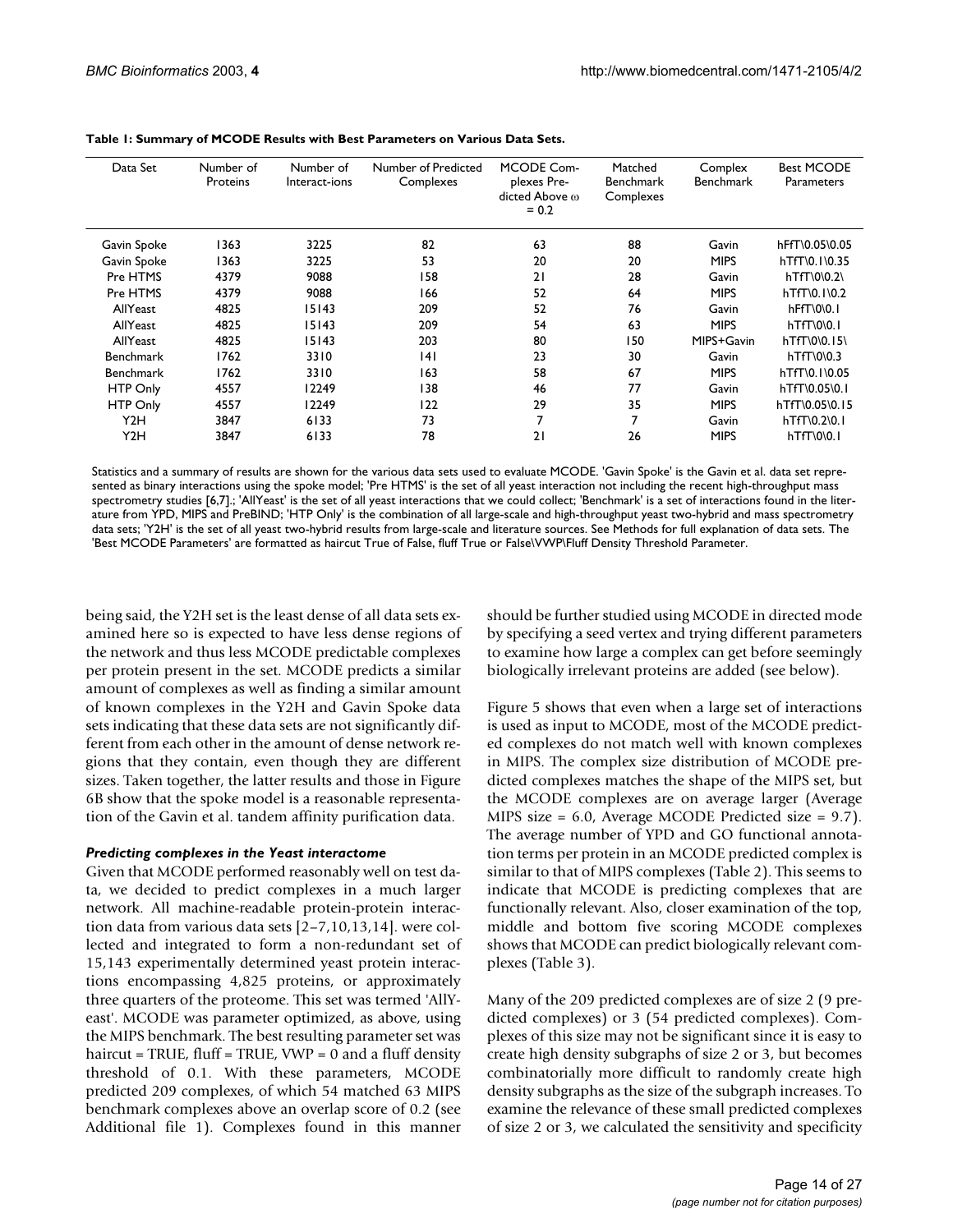| Data Set                                                      | <b>YPD Functions</b> | <b>YPD Roles</b> | <b>GO Components</b> | <b>GO Processes</b> |
|---------------------------------------------------------------|----------------------|------------------|----------------------|---------------------|
| MCODE on All Yeast<br>Interactions                            | 0.58                 | 0.89             | 0.39                 | 0.59                |
| <b>MIPS Complex Database</b>                                  | 0.50                 | 0.75             | 0.39                 | 0.48                |
| MCODE Random Model<br>(100 AllYeast network)<br>permutations) | 0.72                 | 24. ا            | 0.52                 | 0.85                |

<span id="page-14-0"></span>

| Table 2: Average Number of YPD and GO Annotation Terms in Complex Sets. |  |
|-------------------------------------------------------------------------|--|
|-------------------------------------------------------------------------|--|

The average number of YPD and GO functional annotation terms per protein in an MCODE predicted complex is shown for MCODE predicted complexes on the AllYeast set, the MIPS complex database and the MCODE random model. A lower number indicates that the complexes from a set contain more functionally related proteins (or unannotated proteins). In the cases of multiple annotation, all terms are taken into account. Even though there are multiple annotation terms per protein and a variable amount of unannotated proteins per complex, these numbers should perform well in relative comparisons based on the assumption that the distribution of the latter two factors is similar in each data set.

of the optimized MCODE predictions against the MIPS complex benchmark while disregarding the small complexes. First, complexes of size 2, then of size 3, were removed from the optimized MCODE predicted complex set. Removing each of these sets independently resulted in only small sensitivity and specificity changes. Because both sets overlap the MIPS benchmark, small complexes have been reported as predictions. Also, because MCODE found these small complexes in regions of high local density, they may be good cores for further examination with MCODE in directed mode, especially since the haircut option was turned on here to produce them.

Complexes that are larger and denser are ranked higher by MCODE and these generally correspond to known complexes (see below). Interestingly, some MCODE complexes contain unknown proteins that are highly connected to known complex subunits. For example, the second highest ranked MCODE complex is involved in RNA processing/modification and contains the known polyadenylation factor I complex (Cft1, Cft2, Fip1, Pap1, Pfs2, Pta1, Ysh1, Yth1 and Ykl059c). Seven other proteins involved in mainly RNA processing/modification (Fir1, Hca4, Pcf11, Pti1, Ref2, Rna14, Ssu72) and protein degradation (Uba2 and Ufd1) are highly connected within this predicted complex. Two unknown proteins Pti1 and Yor179c are highly connected to RNA processing/modification proteins and are therefore likely involved in the same process (Figure 7). Pti1 may be an unknown component of the polyadenylation factor I complex. The 23rd highest ranked predicted complex is interesting in that it is involved in cell polarity and cytokinesis and contains two proteins of unknown function, Yhr033w and Yal027w. Yal027w interacts with two kinases, Gin4 and Kcc4, which in turn interact with the components of the Septin complex (Cdc3, Cdc10, Cdc11 and Cdc12) (Figure 8).

# *Significance of MCODE predictions*

Naïvely, the chance of randomly picking a known protein complex from a protein interaction network depends on the size of the complex and the network. It is easier to pick out a smaller known complex by chance from a smaller network. For instance, in our network of 15,143 interactions among 4,825 proteins, the chance of picking a specific known complex of size three is about one in 1.9 × 1010 (4,825 choose 3). A more realistic model would assume that the proteins are connected and thus would only consider complex choices of size three where all three proteins are connected. The number of choices now depends on the topology of the network. In our large network, there are 6,799 fully connected subnetworks of size three and 313,057 subnetworks of size three with only two interactions (from the triadic census feature of Pajek). Thus now our chance of picking a more realistic complex is one out of 319,856  $(1/(6,799 + 313,057)) = 3.1 \times 10^{-6}$ . As the size of the complex increases, the number of possible complex topologies increases exponentially and, in a connected network of some reasonable density, so does the number of possible subgraphs that could represent a complex. The density of our large protein interaction network is 0.0013 and is mostly connected (4,689 proteins are in one connected component). Thus, it is expected that if a complex is found in a network with MCODE that matches a known complex, that the result would be highly significant. To understand the significance of complex prediction further, the topology of the protein interaction network would have to be understood in general, in order to build a null model to compare against.

Recent research on modeling complex systems [21,25,27] has found that networks such as the world wide web, metabolic networks [26] and protein-protein interaction networks [36] are scale-free. That is, the connectivity distribution of the vertices of the graph follows a power law, with many vertices of low degree and few vertices of high degree. Scale-free networks are known to have large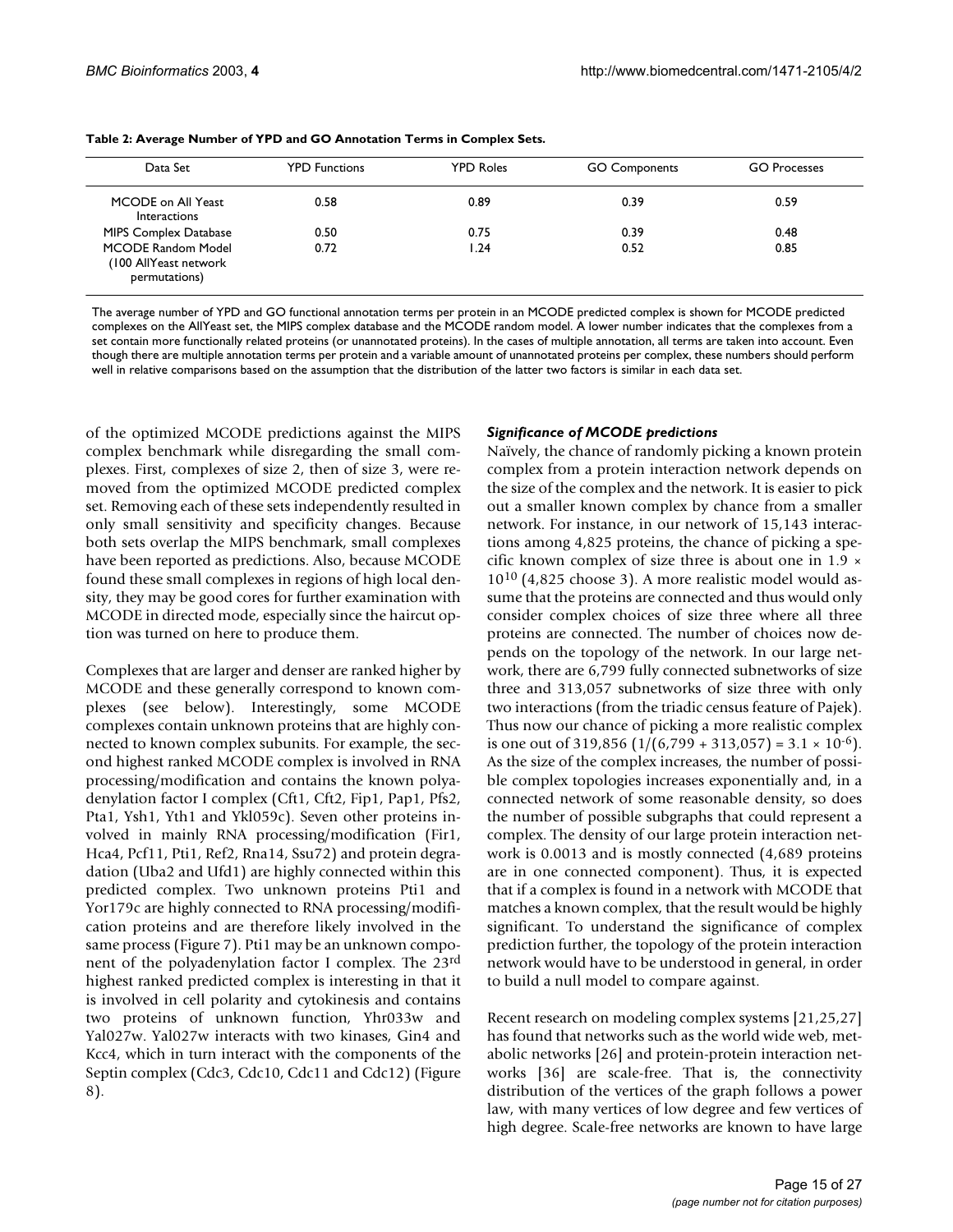

**The Second Highest Ranked MCODE Predicted Complex is Involved in RNA Processing and Modification** . Figure legend: This complex incorporates the known polyadenylation factor I complex (Cft1, Cft2, Fip1, Pap1, Pfs2, Pta1, Ysh1, Yth1 and Ykl059c) and contains other proteins highly connected to this complex, some of unknown function. The fact that the unknown proteins (Yor179c and Pti1) connect more to known RNA processing/modification proteins than to other proteins in the larger data set likely indicates that these proteins function in RNA processing/modification. This complex was ranked second by MCODE from the predicted complexes in the AllYeast interaction set.

clustering coefficients, or clustered regions of the graph. In biological networks, at least in yeast, these clustered regions seem to correspond to molecular complexes and these subgraphs are what MCODE is designed to find.

To test the significance of clustered regions in biological networks, 100 random permutations of the large set of all 15,143 yeast interactions were made. If the graph to be randomised is considered as a set of edges between two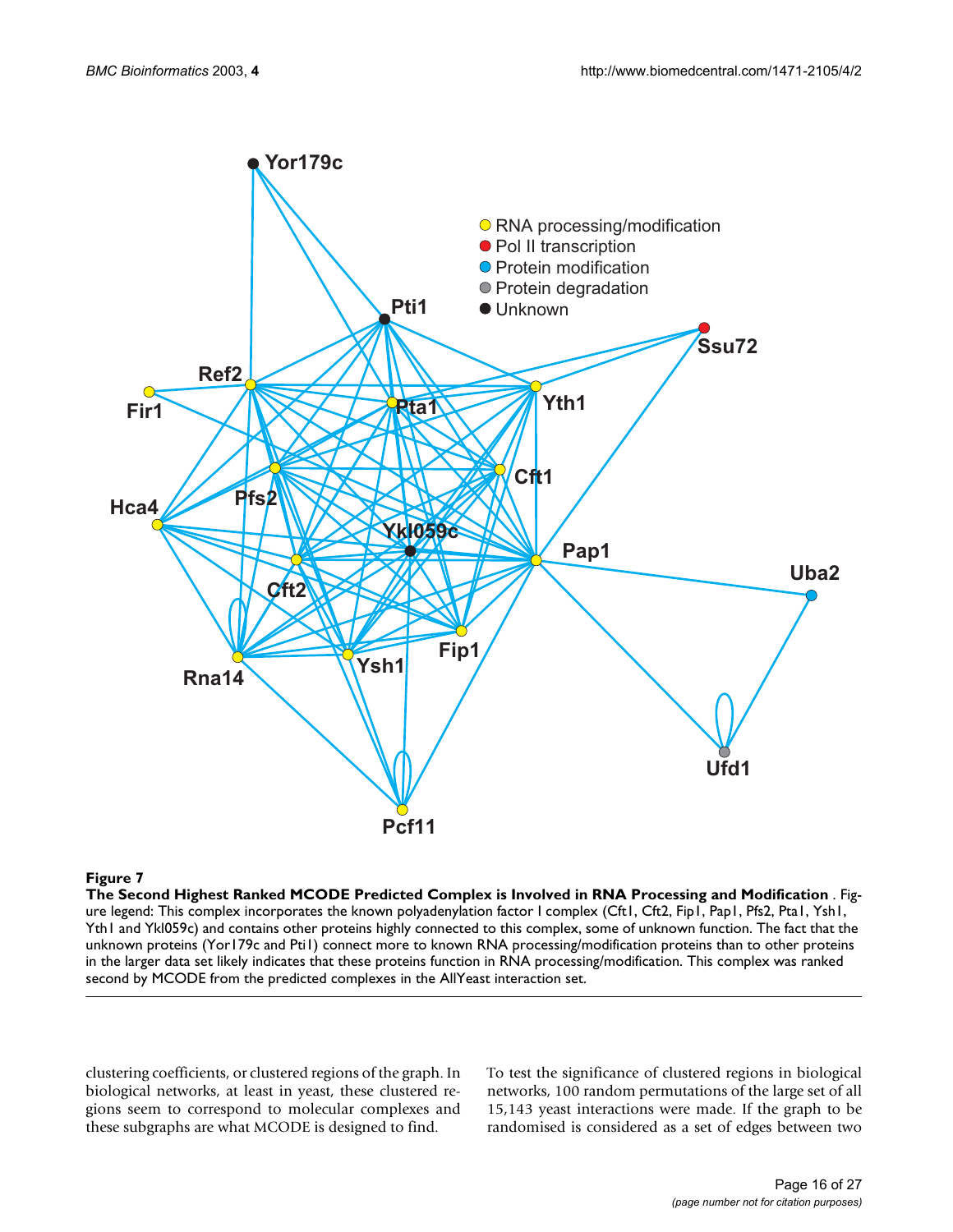

**An MCODE Predicted Complex Involved in Cytokinesis** Figure legend: This predicted complex incorporates the known Septin complex (Cdc3, Cdc10, Cdc11 and Cdc12) involved in cytokinesis and other cytokinesis related proteins. The Yal027w protein is of unknown function, but likely functions in cell cycle control according to this figure, possibly in cytokinesis. This complex was ranked 23<sup>rd</sup> by MCODE from the predicted complexes in the AllYeast interaction set.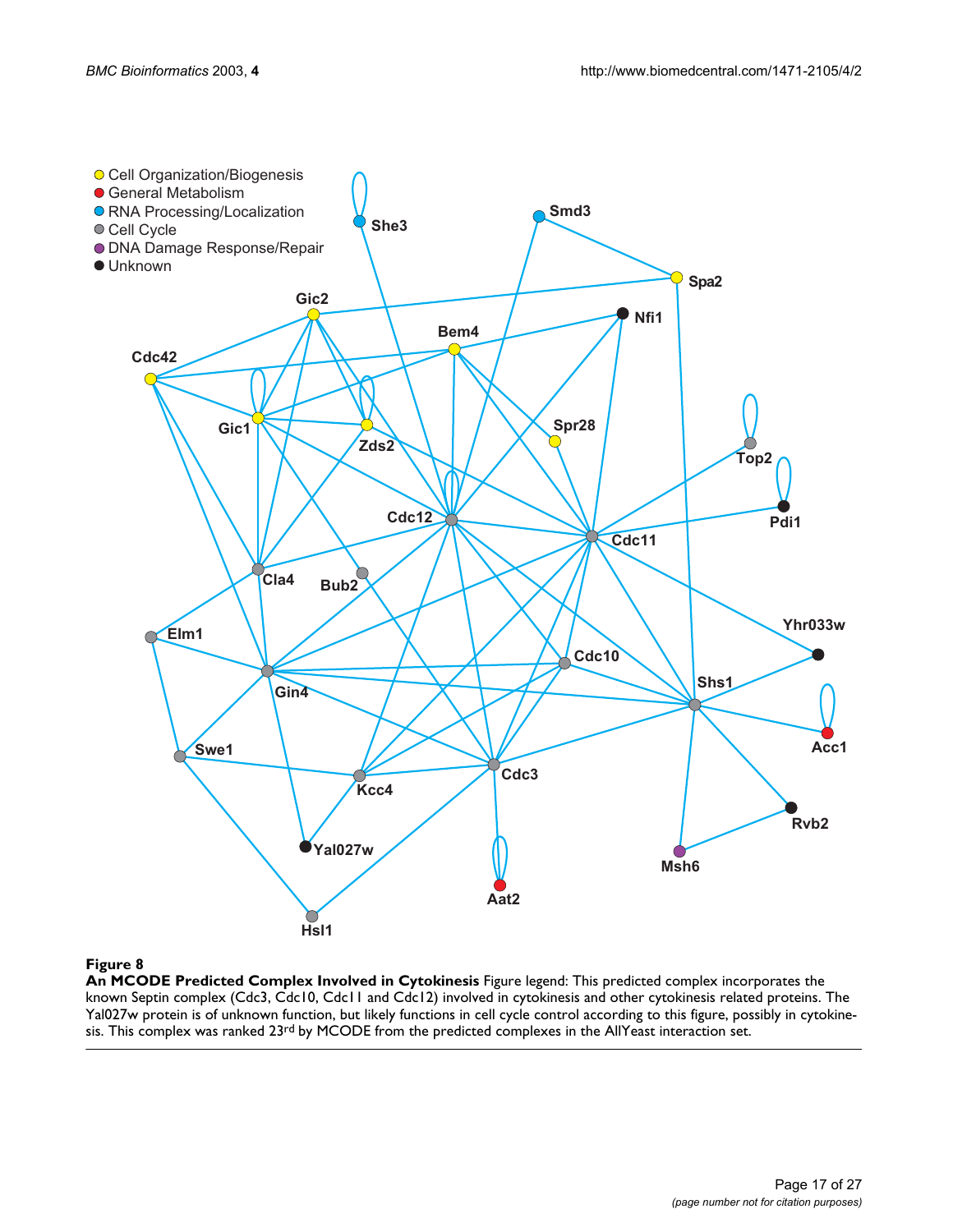| <b>Complex</b><br>Rank      | Score          | <b>Proteins</b>                                                                                                                         | <b>Interactions</b>                                                                                                                                                                                                                                                                                                        | <b>Density</b> | <b>Cell Role</b>                                                                          | <b>Cell Localization</b> |
|-----------------------------|----------------|-----------------------------------------------------------------------------------------------------------------------------------------|----------------------------------------------------------------------------------------------------------------------------------------------------------------------------------------------------------------------------------------------------------------------------------------------------------------------------|----------------|-------------------------------------------------------------------------------------------|--------------------------|
| ı                           | 10.04          | 46                                                                                                                                      | 236                                                                                                                                                                                                                                                                                                                        | 0.22           | RNA processing/<br>modification and<br>protein degradation<br>(26S Proteasome)            | Nuclear                  |
| <b>Protein names</b>        |                |                                                                                                                                         | Dbf2,Ecm29,Gcn4,Hsm3,Hyp2,Lhs1,Mkt1,Nas6,Pre1,Pre2,Pre4,Pre5,Pre6,<br>Pre7, Pre8, Pre9, Pup3, Rad23, Rad24, Rad50, Rfc3, Rfc4, Rpn 1, Rpn 10, Rpn 11,<br>Rpn12, Rpn13, Rpn3, Rpn4, Rpn5, Rpn6, Rpn7, Rpn8, Rpn9, Rpt1, Rpt2, Rpt3, Rpt4,<br>Rpt5, Rpt6, Scl1, Ubp6, Ura7, Ygl004c, Yku70, Ypl070w                          |                |                                                                                           |                          |
| $\overline{2}$              | 9              | 9                                                                                                                                       | 90                                                                                                                                                                                                                                                                                                                         | 0.51           | RNA processing/<br>modification                                                           | Nuclear                  |
| <b>Protein names</b>        |                | Cft I, Cft2, Fip I, Fir I, Hca4, Mpe I, Pap I, Pcf II, Pfs2, Pta I, Pti I, Ref2, Rna I4, Ssu72,<br>Uba2, Ufd I, Yor I 79c, Ysh I, Yth I |                                                                                                                                                                                                                                                                                                                            |                |                                                                                           |                          |
| 3<br><b>Protein names</b>   | 7.72           | 56<br>Yap1, Yap6, Ybr270c, Yng2                                                                                                         | 220<br>Ada2,Adr1,Ahc1,Cdc23,Cdc36,Epl1,Esa1,Fet4,Fun19,Gal4,Gcn5,Hac1,Hfi1,<br>Hhf2,Hht1,Hht2,Ire1,Luc7,Med7,Myo4,Ngg1,Pcf11,Pdr1,Prp40,Rna14,Rpb2,<br>Rpo21,Sap185,Sgf29,Sgf73,Spt15,Spt20,Spt3,Spt7,Spt8,Srb6,Swi5,Taf1,Taf10,<br>Tafl I, Tafl 2, Tafl 3, Tafl 4, Taf2, Taf3, Taf5, Taf6, Taf7, Taf8, Taf9, Tra I, Ubp8, | 0.14           | Pol II transcription                                                                      | Nuclear                  |
| $\overline{4}$              | 7.58           | 18                                                                                                                                      | 72                                                                                                                                                                                                                                                                                                                         | 0.44           | Cell cycle control,<br>protein degradation,<br>mitosis (Anaphase<br>Promoting<br>Complex) | Nuclear                  |
| <b>Protein names</b>        |                | Leu3, Rpt1, Sic1, Spc29, Spt2, Ybr270c                                                                                                  | Apc1,Apc11,Apc2,Apc4,Apc5,Apc9,Cdc16,Cdc23,Cdc26,Cdc27,Dmc1,Doc1,                                                                                                                                                                                                                                                          |                |                                                                                           |                          |
| 5                           | $\overline{7}$ | 15                                                                                                                                      | 56                                                                                                                                                                                                                                                                                                                         | 0.52           | Vesicular transport<br>(TRAPP Complex)                                                    | Golgi                    |
| <b>Protein names</b>        |                | Trs31, Trs33, Uso I                                                                                                                     | Bet1, Bet3, Bet5, Fks1, Gsg1, Gyp6, Kre11, Sec22, Trs120, Trs130, Trs20, Trs23,                                                                                                                                                                                                                                            |                |                                                                                           |                          |
| 102<br><b>Protein names</b> | 3              | 3<br>Msl5, Mud2, Smy2                                                                                                                   | 3                                                                                                                                                                                                                                                                                                                          | T              | <b>RNA</b> splicing                                                                       | Nuclear                  |
| 103                         | 3              | 3                                                                                                                                       | 3                                                                                                                                                                                                                                                                                                                          | T              | Signal transduction,<br>Cell cycle control,<br>DNA repair, DNA<br>synthesis               | Nuclear                  |
| <b>Protein names</b>        |                | Ptc2,Rad53,Ydr071c                                                                                                                      |                                                                                                                                                                                                                                                                                                                            |                |                                                                                           |                          |
| 104                         | 3              | 3                                                                                                                                       | 3                                                                                                                                                                                                                                                                                                                          | T              | Cell cycle control,<br>mating response                                                    | Uknown                   |
| <b>Protein names</b>        |                | Far3, Vps64, Ynl127w                                                                                                                    |                                                                                                                                                                                                                                                                                                                            |                |                                                                                           |                          |
| 105                         | 3              | 3                                                                                                                                       | 3                                                                                                                                                                                                                                                                                                                          | T              | Chromatin/chromo-<br>some structure                                                       | Nuclear                  |
| <b>Protein names</b>        |                | Gbp2,Hpr1,Mft1                                                                                                                          |                                                                                                                                                                                                                                                                                                                            |                |                                                                                           |                          |
| 106<br><b>Protein names</b> | 3              | 3<br>Ctk1, Ctk2, Ctk3                                                                                                                   | 3                                                                                                                                                                                                                                                                                                                          | T              | Pol II transcription                                                                      | Nuclear                  |
| 205<br><b>Protein names</b> | 2              | 3<br>Rim20,Snf7,Vps4                                                                                                                    | 4                                                                                                                                                                                                                                                                                                                          | T              | Vesicular transport                                                                       | ER                       |

#### <span id="page-17-0"></span>**Table 3: Statistics for Top, Middle and Bottom Five Scoring Optimized MCODE Predicted Complexes Found in All Known Yeast Protein Interaction Data Set**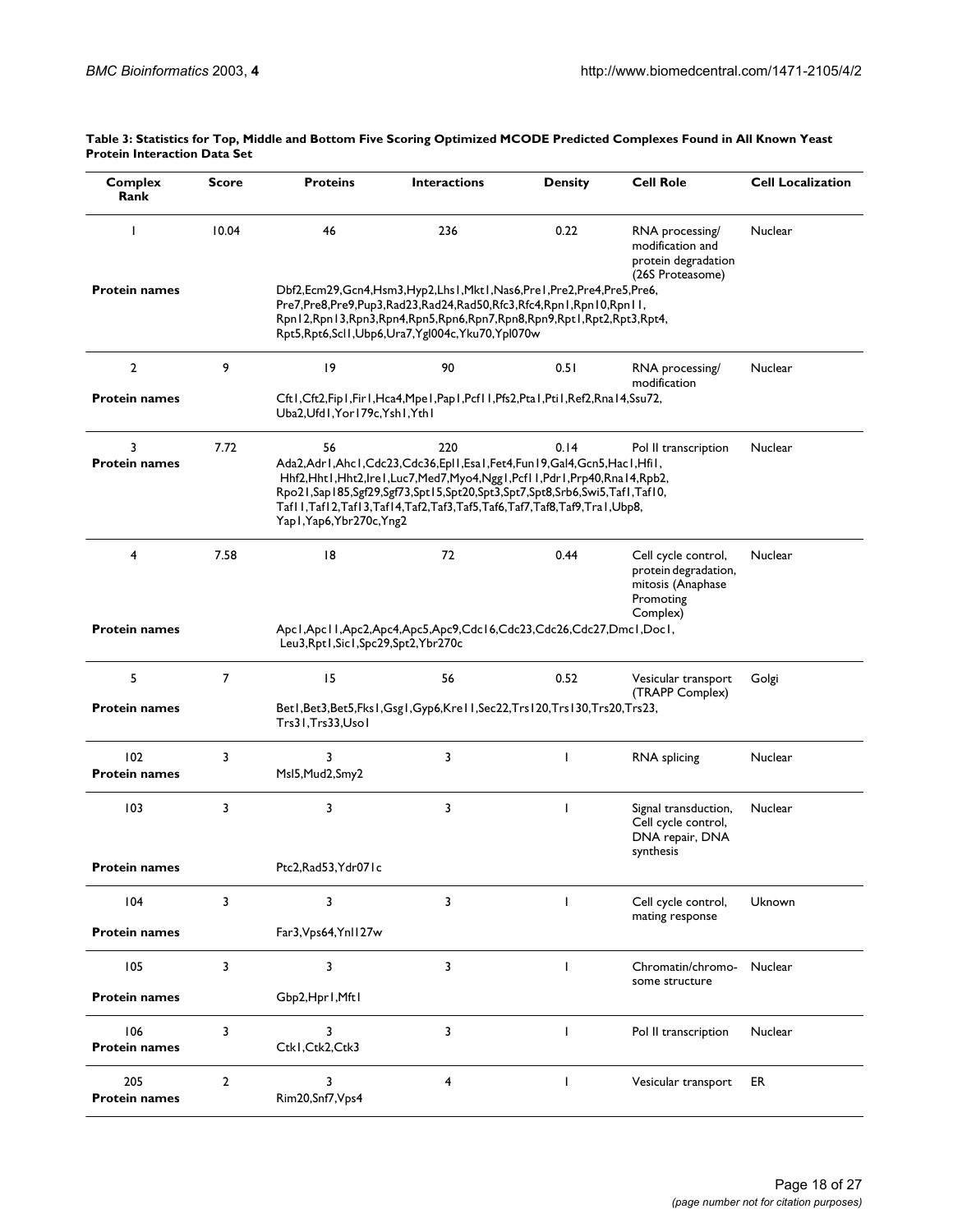| 206<br><b>Protein names</b> |                | Srp14,Srp21,Srp54          |   |      | Protein<br>translocation                            | Cytoplasmic   |
|-----------------------------|----------------|----------------------------|---|------|-----------------------------------------------------|---------------|
| 207<br><b>Protein names</b> | $\overline{2}$ | 3<br>Srp54,Srp68,Srp72     | 4 |      | Protein<br>translocation                            | Cytoplasmic   |
| 208<br><b>Protein names</b> | $\overline{2}$ | 3<br>Atpl, Atpl I, Atp2    | 4 |      | Energy generation                                   | Mitochondrial |
| 209                         | $\overline{2}$ | 4                          | 5 | 0.67 | Nuclear-cytoplas-<br>mic and vesicular<br>transport | Varied        |
| <b>Protein names</b>        |                | Kap123, Nup145, Sec7, Slc1 |   |      |                                                     |               |

|                                                 | Table 3: Statistics for Top, Middle and Bottom Five Scoring Optimized MCODE Predicted Complexes Found in All Known Yeast |
|-------------------------------------------------|--------------------------------------------------------------------------------------------------------------------------|
| <b>Protein Interaction Data Set (Continued)</b> |                                                                                                                          |

Score is defined as the product of the complex subgraph density and the number of vertices (proteins) in the complex subgraph ( $DC \times |V|$ ). This ranks larger more dense complexes higher in the results. Density is calculated using the "loop" formula if homodimers exist in the complex, otherwise the "no loop" formula is used. The cell role column is a manual combination of annotation terms for the proteins reported in the complex.

vertices  $(v_1, v_2)$ , a network permutation is made by randomly permuting the set of all  $v_2$  vertices. The random networks have the same number of edges and vertices as the original network and follow a power-law connectivity distribution, as do the original data sets [37]. Running MCODE with the same parameters as the original network  $(haircut = TRUE, fluff = TRUE, VWP = 0 and a fluff density)$ threshold of 0.1) on the 100 random networks resulted in an average of  $27.4$  (SD = 4.4) complexes per network. The size distribution of complexes found by MCODE did not match that of the complexes found in the original network, as some complexes found in the random networks were composed of >1500 proteins. One random network that had an approximately average number of predicted complexes (27) was parameter optimized using the MIPS benchmark to see how parameter choice affects the size distribution and number of predicted complexes. Parameters of haircut = TRUE, fluff = TRUE, VWP = 0.1 and a fluff density threshold of zero produced the maximal number of 81 complexes for this network, but these complexes were composed of on average 27 proteins (without counting an outlier complex of size 1961), which is much larger than normal (e.g. larger than the MIPS set average of 6.0). None of these predicted complexes matched any MIPS complexes above an overlap score of 0.1. Also, the random network complexes had a much higher average number of YPD and GO annotation terms per protein per complex than for MIPS or MCODE on the original network (Table [2](#page-14-0)). This indicates, as expected, that the random network complexes are composed of a higher level of unrelated proteins than complexes in the original network. Thus, the number, size and functional composition of complexes that MCODE predicts in the large set of all yeast interactions are highly unlikely to occur by chance.

To evaluate the effectiveness of our scoring scheme, which scores larger, more dense complexes higher than smaller, more sparse complexes, we examined the accuracy of MCODE predictions at various score thresholds. As the score threshold for inclusion of complexes is increased, less complexes are included, but a higher percentage of the included complexes match complexes in the benchmark. This is at the expense of sensitivity as many benchmark matching complexes are not included at higher score thresholds (Figure [9\)](#page-19-0). For example, of the ten predicted complexes with MCODE score greater or equal to six, nine match a known complex in either the MIPS or Gavin benchmark above a 0.2 threshold overlap score, yielding an accuracy of 90%. 100% of the five complexes that had an MCODE score better or equal to seven matched known complexes. Thus, complexes that score highly on our simple density based scoring scheme are very likely to be real.

# *Directed mode of MCODE*

To simulate an obvious example where the directed mode of MCODE would be useful, MCODE was run with relaxed parameters (haircut = TRUE, fluff = TRUE, VWP = 0.05 and a fluff density threshold of 0.2) compared to the best parameters on the AllYeast network. The resulting fourth highest ranked complex, when visualized, shows two clustered components and represents two protein complexes, the proteasome and an RNA processing complex, both found in the nucleus (Figure 10). This is an example of where a lower VWP parameter would have been superior since it would have divided this large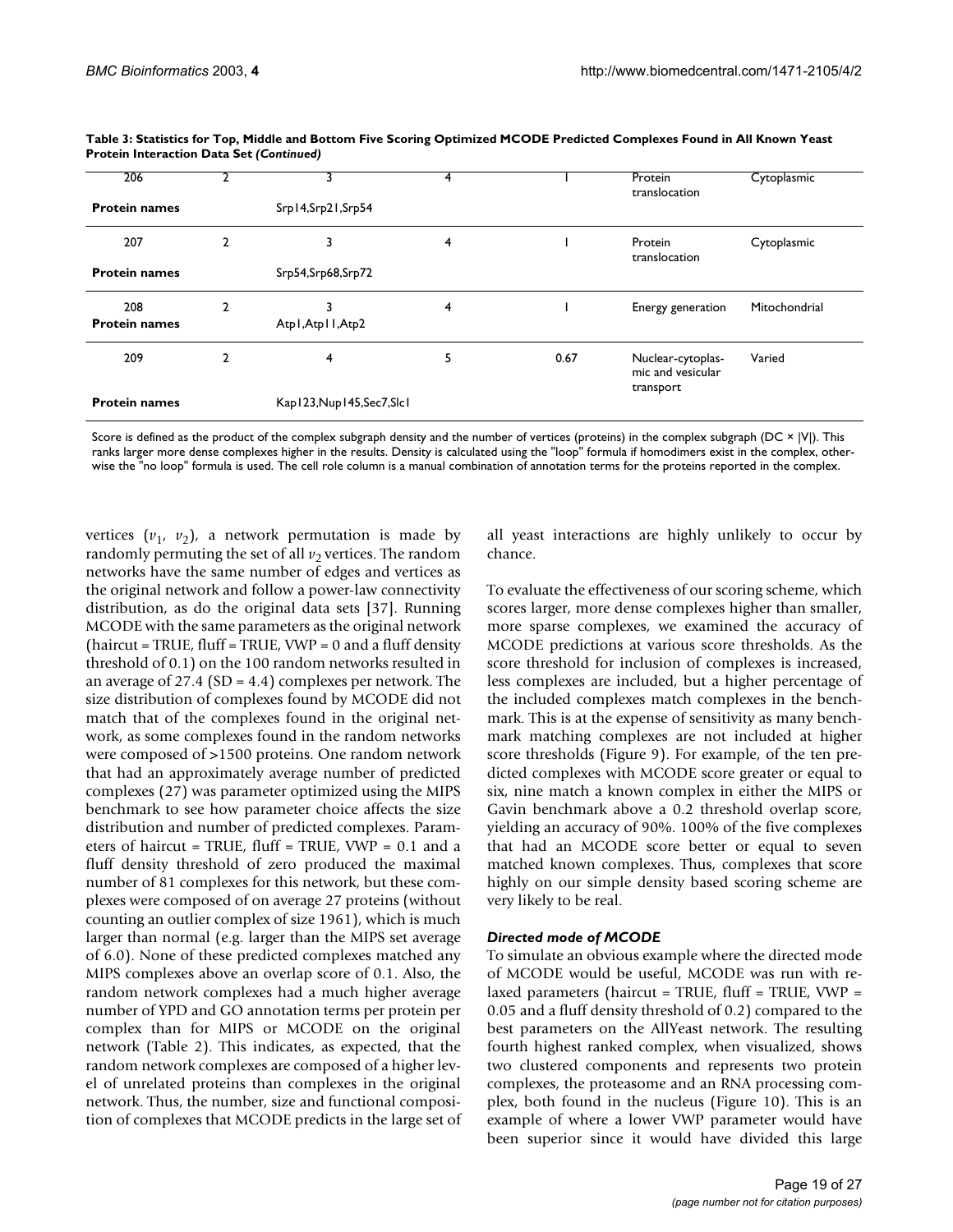<span id="page-19-0"></span>

**Effect of Complex Score Threshold on MCODE Prediction Accuracy** Figure legend: MCODE complexes equal to or greater than a specific score were compared to a benchmark comprising the combined MIPS and Gavin benchmarks. Accuracy was calculated as the number of known complexes better or equal to the threshold score divided by the total number of predicted complexes (matching and non-matching) at that threshold. A complex was deemed to match a known complex if it had an overlap score above 0.2. The number of predicted complexes that matched known complexes at each score threshold is shown as labels on the plot.

complex into two more functionally related complexes. The highest weighted vertices in the center of each of the two dense regions in Figure 10 are the Rpt1 and Lsm4 proteins. MCODE was run in directed mode starting with these two proteins over a range of VWP parameters from 0 to 0.2, at 0.05 increments. For Lsm4, the parameter set of haircut = TRUE, fluff = FALSE, VWP = 0 was used to find a core complex, which contained 9 proteins fully connected to each other (Dcp1, Kem1, Lsm2, Lsm3, Lsm4, Lsm5, Lsm6, Lsm7 and Pat1). Above this VWP parameter, the core complex branched out into proteasome subunit proteins, which are not part of the Lsm complex (see Figure

11A). Using this VWP parameter, combinations of haircut and fluff parameters were used to further expand the core complex. This process was stopped when the predicted complexes began to include proteins of sufficiently different known biological function to the seed vertex. Proteins, such as Vam6 and Yor320c were included in the complex at moderate fluff parameters (0.4–0.6), but not at higher fluff parameters, and these are known to be localized in membranes outside of the nucleus, thus are likely not functionally related to the Lsm complex proteins. Therefore, the 9 proteins listed above were decided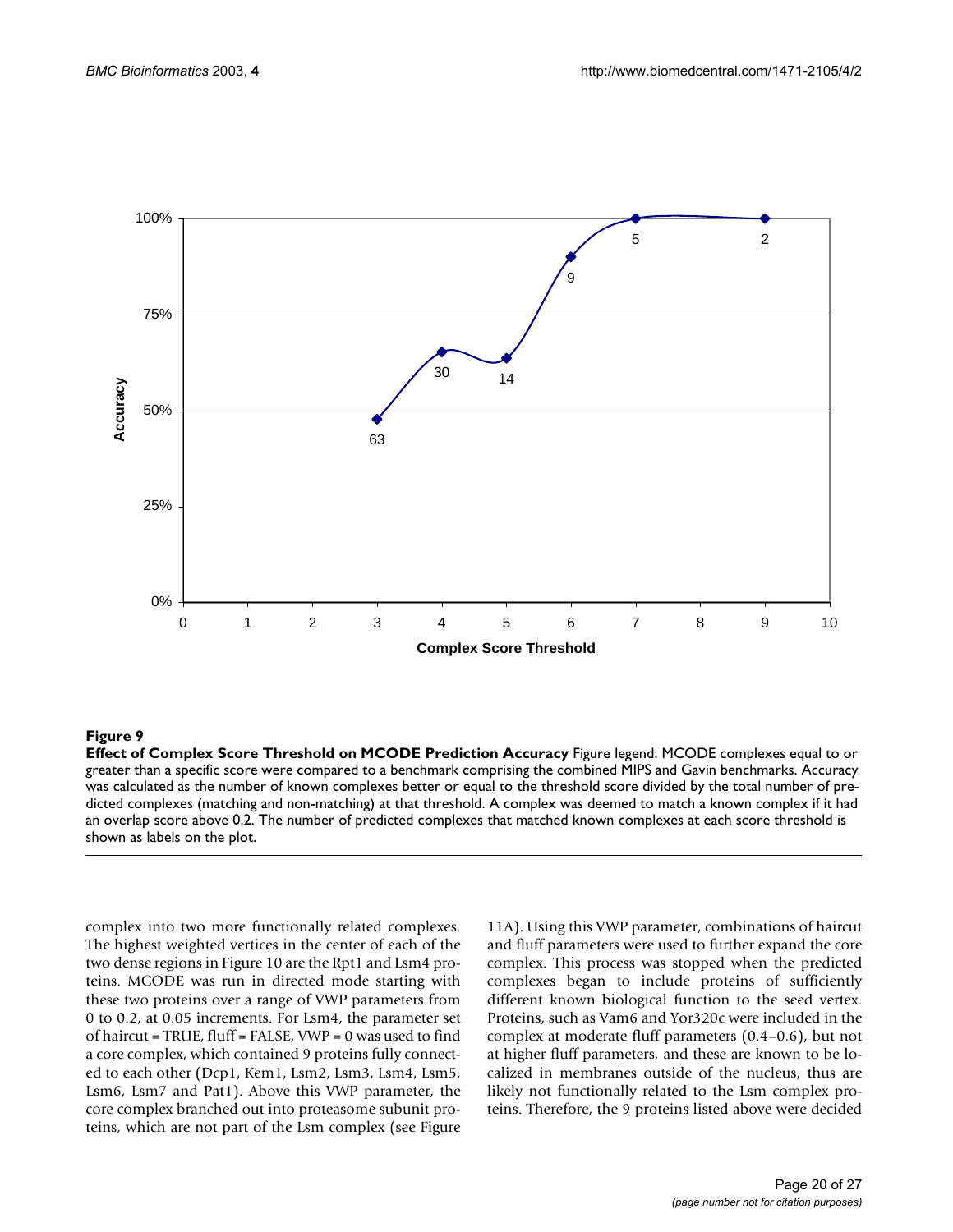

**An MCODE Predicted Complex That is Too Large (Relaxed Parameters)** Figure legend: An example of a predicted complex that incorporates two complexes, proteasome (left) and an RNA processing complex (right). These should probably be predicted as separate complexes as can be seen by the clear distinction of biological role annotation on one side of this layout compared to the other (purple versus blue). This figure, however, shows the large amount of overall connectivity between these two complexes. This complex was ranked fourth by MCODE from the predicted complexes in the AllYeast interaction set with slightly relaxed parameters compared to the optimized prediction.

to be the final complex (Figure 11B). This is intuitive because of their maximal density (a 9-clique).

Using this same method of known biological role "titration" on Rpt1 found a complex of 34 proteins (Gal4, Gcn4, Hsm3, Lhs1, Nas6, Pre1, Pre2, Pre3, Pre4, Pre5, Pre6, Pre7, Pre9, Pup3, Rpn10, Rpn11, Rpn13, Rpn3, Rpn5, Rpn6, Rpn7, Rpn8, Rpn9, Rpt1, Rpt2, Rpt3, Rpt4, Rpt6, Rri1, Scl1, Sts1, Ubp6, Ydr179c, Ygl004c) and 160 interactions using the parameter set haircut = TRUE, fluff  $=$  TRUE, VWP  $=$  0.2 and a fluff density threshold of 0.3. Two regions of density can be seen here corresponding to the two known subunits of the 26S proteasome. The 20S proteolytic subunit of the proteasome is comprised of 15

proteins (Pre1 to Pre10, Pup1, Pup2, Pup3, Scl1 and Ump1) of which Pre7, Pre8, Pre10, Pup1, Pup2 and Ump1 are not found with MCODE. The 19S regulatory subunit of the proteasome is known to have 21 subunits (Nas6, Rpn1 to Rpn13, Rpt1 to Rpt6 and Ubp6) of which Rpn1, Rpn2, Rpn4, Rpn12 and Rpt5 are not found with MCODE. Known complex components not found by MCODE are not present at a high enough local density regions of the interaction network, possibly because not enough experiments involving these proteins are present in our data set. Figure 11C shows the final Rpt1 seeded complex. Of note, Ygl004c is unknown and binds to almost every Rpt and Rpn protein in the complex although all of these interactions were from a single immu-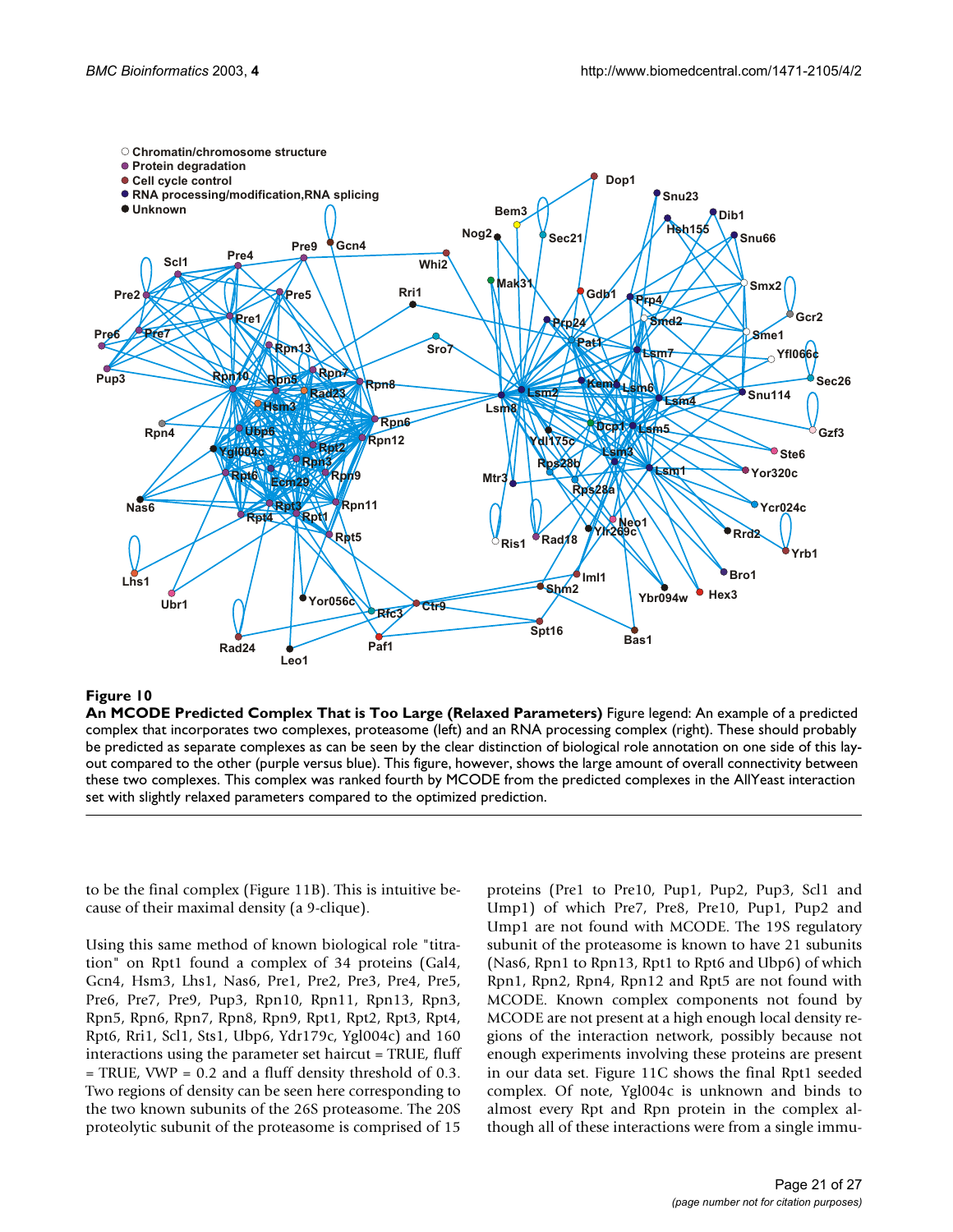

**MCODE in Directed Mode** Figure legend: MCODE was used in directed mode to further study the complex in Figure 10 by using seed vertices from high density regions of the two parts of this complex. A) The result of examining the Lsm complex using MCODE parameters that are too relaxed (haircut = TRUE, fluff = FALSE, VWP = 0.05). B) The final Lsm complex using MCODE parameters of haircut = TRUE, fluff = FALSE and VWP = 0 seeded with Lsm4. C) The final 26S proteasome complex seeded with Rpt1 using MCODE parameters haircut = TRUE, fluff = TRUE and VWP = 0.2. Visible here are two regions of density in this complex corresponding to the 20S proteolytic subunit (left side – mainly Pre proteins) and the 19S regulatory subunit (right side – mainly Rpt and Rpn proteins).

noprecipitation experiment [6]. As well, Rri1 and Ydr179c have unknown function and both bind to each other and to Rpn5. Thus one would predict that these three unknown proteins function with or as part of the 26S proteasome. The protein Hsm3 binds to eight other 19S

subunits and is involved in DNA mismatch repair pathways, but is not known to be part of the proteasome, although all of these Hsm3 interactions are from a particular large-scale experiment [7]. Interestingly, Gal4, a transcription factor involved in galactose metabolism, is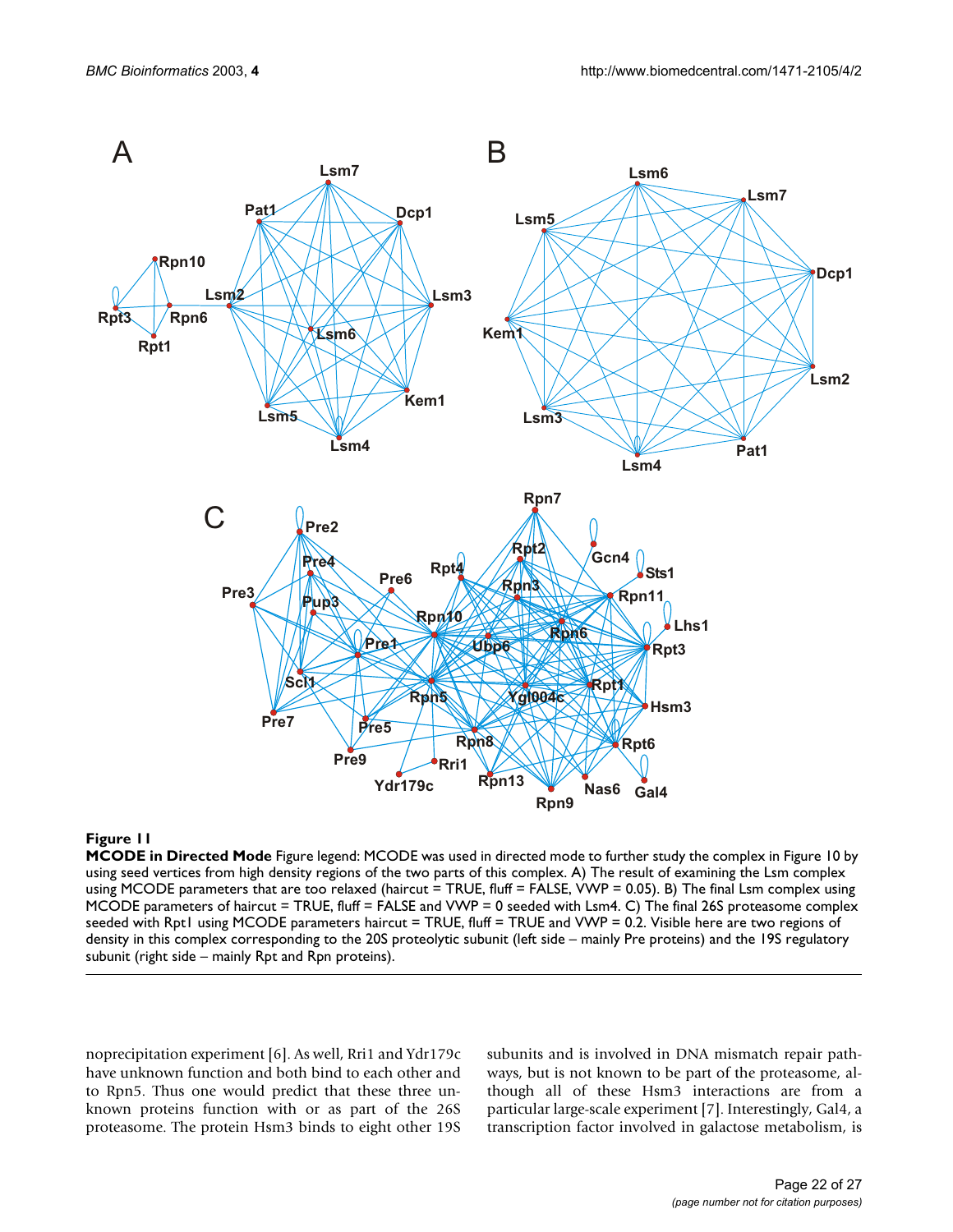found to be part of the proteasome complex. While this metabolic functionality seems unrelated to protein degradation, it has recently been shown that the binding is physiologically relevant [38]. These cases illustrate the possible unreliability of both functional annotation and interaction data, but also that seemingly unrelated proteins should not be immediately discounted if found to be part of a complex by MCODE.

Of note, the known topology of the 26S proteasome [39] compares favourably with the complex visualization of Figure 11C without considering stoichiometry. Thus, if enough interactions are known, visualizing complexes may reveal the rough structural outline of large complexes. This should be expected when dealing with actual physical protein-protein interactions since there are few allowed topologies for large complexes considering the specific set of defining interactions and steric clashes between protein subunits.

### *Complex connectivity*

MCODE may also be used to examine the connectivity and relationships between molecular complexes. Once a complex is known using the directed mode, the MCODE parameters can be relaxed to allow branching out into other complexes. The MCODE directed mode preprocessing step must also be turned off to allow MCODE to branch into other connected complexes, which may reside in denser regions of the graph than the seed vertex. As an example, this was done with the Lsm4 seeded complex (Figure [12](#page-23-0)). MCODE parameters were relaxed to haircut = TRUE, fluff = FALSE,  $VWP = 0.2$  although they could be further relaxed for greater extension out into the network.

# **Discussion**

This method represents an initial step in taking advantage of the protein function data being generated by many large-scale protein interaction studies. As the experimental methods are further developed, an increasing amount of data will be produced which will require computational methods for efficient interpretation. The algorithm described here allows the automated prediction of protein complexes from qualitative protein-protein interaction data and is thus able to help predict the function of unknown proteins and aid in the understanding of the functional connectivity of molecular complexes in the cell. The general nature of this method may allow complex prediction for molecules other than proteins as well, for example metabolic complexes that include small molecules.

MCODE cannot stand alone in this task; it must be combined with a graph visualization system to ease the understanding of the relationships among molecules in the data set. We use the Pajek program for large network analysis [40] with the Kamada-Kawai graph layout algorithm [41]. Kamada-Kawai models the edges in the graph as springs, randomly places the vertices in a high energy state and then attempts to minimize the energy of the system over a number of time steps. The result is that the Euclidean distance, here in a plane, is close to the graph-theoretic or path distance between the vertices. The vertices are visually clustered based on connectivity. Biologically, this visualization can allow one to see the rough structural outline of large complexes, if enough interactions are known, as evidenced in the proteasome complex analysis above (Figure 11C).

It is important to note and understand the limitations of the current experimental methods (e.g. yeast two-hybrid and co-immunoprecipitation) and the protein interaction networks that these techniques generate when analyzing the resulting data. One common class of false-positive interactions arising from many different kinds of experimental methods is that of indirect interactions. For instance, an interaction may be seen between two proteins using a specific experimental method, but in reality, those proteins do not physically bind each other, and one or more other molecules that are generally part of the same complex mediate the observed interaction. As can be seen for the Arp2/3 complex shown in Figure 3, when pairwise interactions between all combinations of proteins in a complex are studied, this creates a very dense graph. Interestingly, this false-positive effect is normally considered a disadvantage, but is an advantage with MCODE as it increases the density in the region of the graph containing a complex, which can then be more easily predicted.

Apart from the experimental factors that lead to false-positive and false-negative interactions, representational limitations also exist computationally. Temporal and spatial information is not currently described in interaction networks. A complex found by the MCODE approach may not actually exist even though all of the component proteins bind each other *in vitro*. Those proteins may never be present at the same time and place. For example, molecular complexes that perform different functions sometimes have common subunits as with the three types of eukaryotic RNA polymerases.

Complex stoichiometry, another important aspect of biological data, is not represented either. While it is possible to include full stoichiometry in a graph representation of a biomolecular interaction network, many experimental methods do not provide this information, so a homomultimeric complex is normally represented as a simple homodimer. When an experiment does provide stoichiometry information, it is not stored in most current databases, such as MIPS and YPD. Thus, one is forced to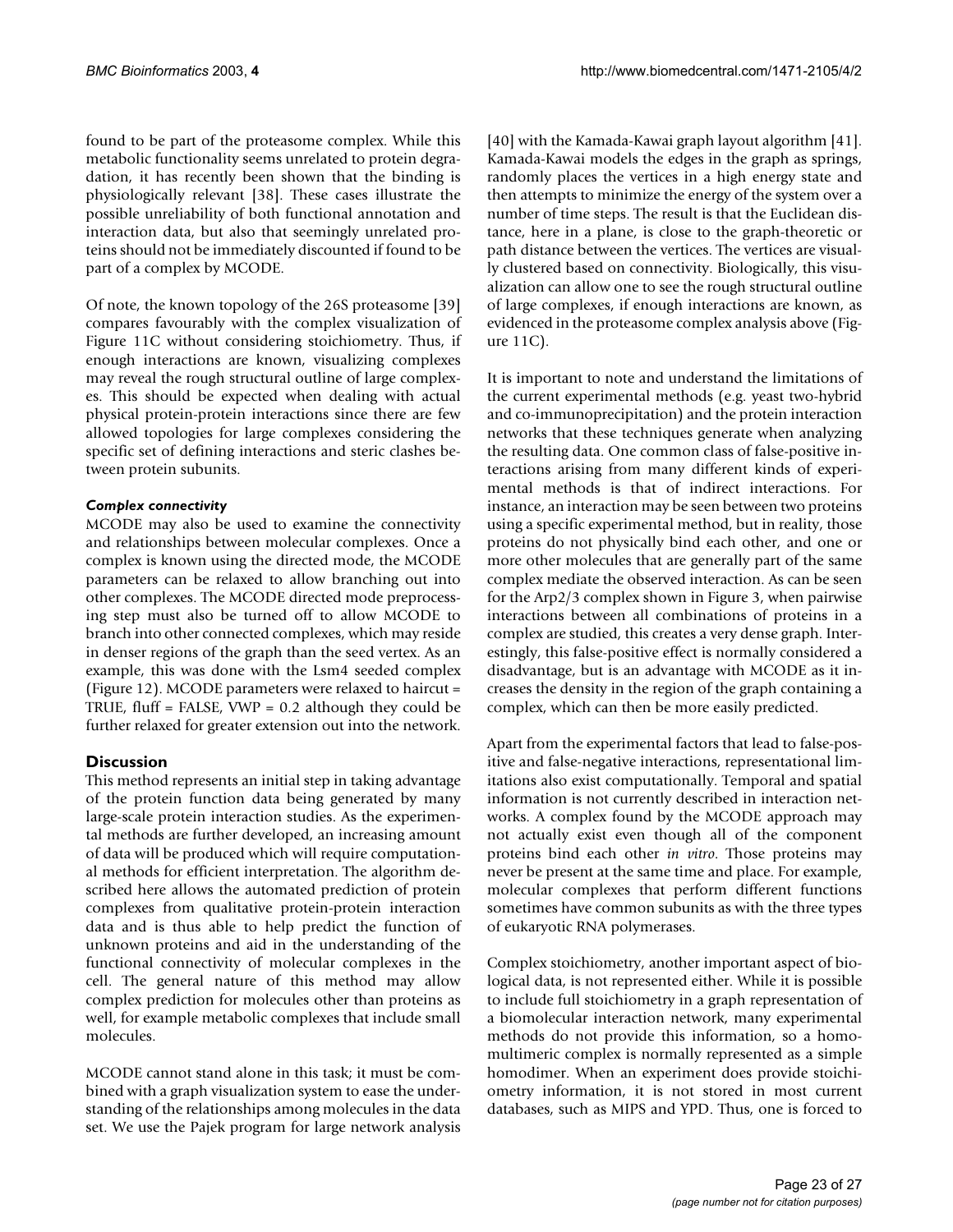<span id="page-23-0"></span>

**Examining Complex Connectivity with MCODE** Figure legend: The complexes shown here are known to be nuclear localized and are involved in protein degradation (19S proteasome subunit), mRNA processing (Lsm complex and mRNA Cleavage/Polyadenylation complex), cell cycle (anaphase promoting complex) and transcription (SAGA transcriptional activation complex).

return to the primary literature to extract the data, an extremely time-consuming task for large data sets.

Some quantitative and statistical information is present when integrating results of large-scale approaches and this is not used in our current graph model. For instance, the number of different types of experiments that find the same interaction, the quality of the experiment, the date the experiment was conducted (newer methods may be superior in certain aspects) and other factors that pertain to the reliability of the interaction could all be considered to determine a reliability index or p-value on edges in the graph. For instance, one may wish to rank results published in high-impact journals above other journals (or vice versa) and rank classical purification methods above high-throughput yeast two-hybrid techniques when determining the quality of the interaction data. It may also be possible to weight vertices on the graph by other quality criteria, such as whether a protein is hypothetical from a gene prediction or not or whether a protein is expressed at a particular time and place in the cell. For example, if one were interested in a certain stage of the cell cycle, proteins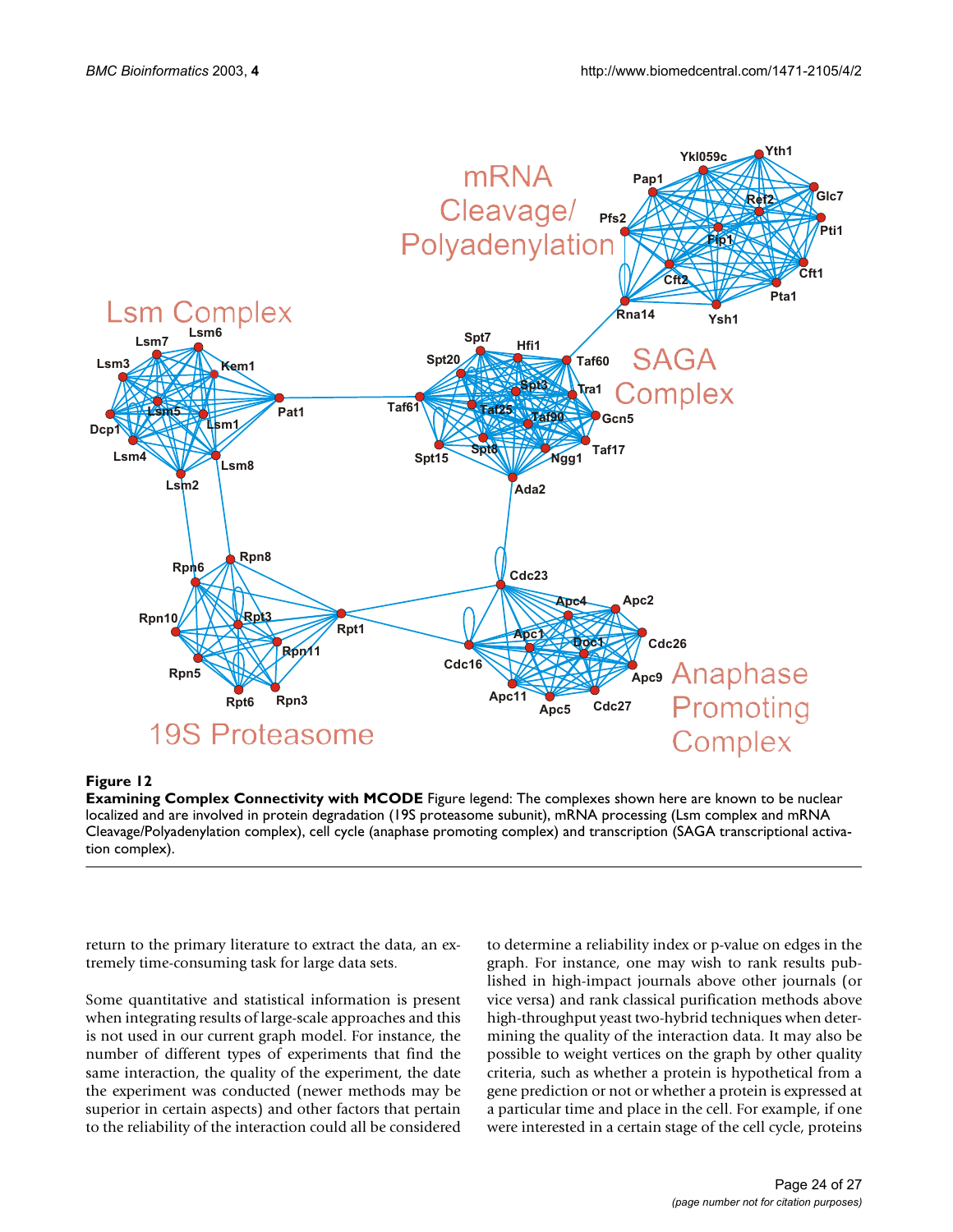that are known to be absent at that stage could be reduced in weight (VWP in the case of MCODE) compared to proteins that are present. It should be noted that any weighting scheme that tries to assess the quality of an interaction might make false assumptions that would prevent the discovery of new and interesting data.

This paper shows that the structure of a biological network can define complexes, which can be seen as dense regions. This may be attributed to indirect interactions accumulating in the literature. Thus, interaction data taken out of context may be erroneous. For instance, if one has a collection of protein interactions from various different experiments done at different times in different labs from a specific complex that form a clique, and if one chooses an interaction from this clique, then how can one verify if it is indirect or not. We would only begin to know if we had a very detailed description of the experiment from the original papers where we could tell the amount of work and quality of work that went into measuring each interaction. Thus with only a qualitative view of interactions, in reference to Dobzhansky [42], nothing in the biomolecular interaction network would make sense except in light of molecular complexes and the functional connections between them. If one had a highly detailed representation of each interaction including time, place, experimental condition, number of experiments, binding sites, chemical actions and chemical state information, one would be able to computationally delve into molecular complexes to resolve topology, structure, function and mechanism down to the atomic level. This information would also help to judge the biological relevance of an interaction. Thus, we require databases like BIND [15] to store this information. The integration of known qualitative and quantitative molecular interaction data in a machine-readable format should allow increasingly accurate protein interaction, molecular complex and pathway prediction, including actual binding site and mechanism information in a sequence and structural context.

Based on our scale-free network analysis, it would seem that real biological networks are organized differently than random models of scale-free networks in that they have higher clustering coefficients around specific regions (complexes) and the vertices in these regions are related to each other, by biological function. Thus, attempts to model biological networks and their evolution in a global way solely using the statistics of scale-free networks may not work, rather modeling should take into account as much extant biological knowledge as possible.

Future work on MCODE could include researching different, possibly adaptive, vertex scoring functions to take into account, for example, the local density of the network past the immediate neighborhood of a vertex and the inclusion of functional annotation and p-values on edges. Time, space and stoichiometry should also be represented on networks and in visualization systems. The process of 'functional annotation titration' in the directed mode of MCODE could be automated.

# **Conclusions**

MCODE effectively finds densely connected regions of a molecular interaction network, many of which correspond to known molecular complexes, based solely on connectivity data. Given that this approach to analyzing protein interaction networks performs well using minimal qualitative information implies that large amounts of available knowledge is buried in large protein interaction networks. More accurate data mining algorithms and systems models could be constructed to understand and predict interactions, complexes and pathways by taking into account more existing biological knowledge. Structured molecular interaction data resources such as BIND will be vital in creating these resources.

# **Methods**

# *Data sources*

All protein interaction data sets from MIPS [13], Gene Ontology [43] and PreBIND [http://bioinfo.mshri.on.ca/](http://bioinfo.mshri.on.ca/prebind/) [prebind/](http://bioinfo.mshri.on.ca/prebind/) were collected as described previously [6]. The YPD protein interaction data are from March 2001 and were originally requested from Proteome, Inc. [http://](http://www.proteome.com) [www.proteome.com](http://www.proteome.com). Other interaction data sets are from BIND <http://www.bind.ca>. A BIND yeast import utility was developed to integrate data from SGD [12], RefSeq [44], Gene Registry [http://genome-www.stanford.edu/](http://genome-www.stanford.edu/Saccharomyces/registry.html) [Saccharomyces/registry.html](http://genome-www.stanford.edu/Saccharomyces/registry.html), the list of essential genes from the yeast deletion consortium [11] and GO terms [43]. This database ensures proper matching of yeast gene names among the multiple data sets that may use different names for the same genes. The yeast proteome used here is defined by SGD and RefSeq and contains 6,334 ORFs including the mitochondrial chromosome. Before performing comparisons, the various interaction data sets were entered into a local instance of BIND as pairwise protein interaction records. The MIPS complex catalogue was downloaded in February 2002.

The protein interaction data sets used here were composed as follows. 'Gavin Spoke' is the spoke model of the raw purifications from Gavin et al [7]. 'Y2H' is all known large-scale [2–5,10] combined with normal yeast two-hybrid results from MIPS. 'HTP Only' is only high-throughput or large-scale data [2–7,10] The 'Benchmark' set was constructed from MIPS, YPD and PreBIND as previously described [6]. 'Pre HTMS' was composed of all yeast sets except the recent large-scale mass spectrometry data sets [6,7]. 'AllYeast' was the combination of all above data sets. All data sets are non-redundant.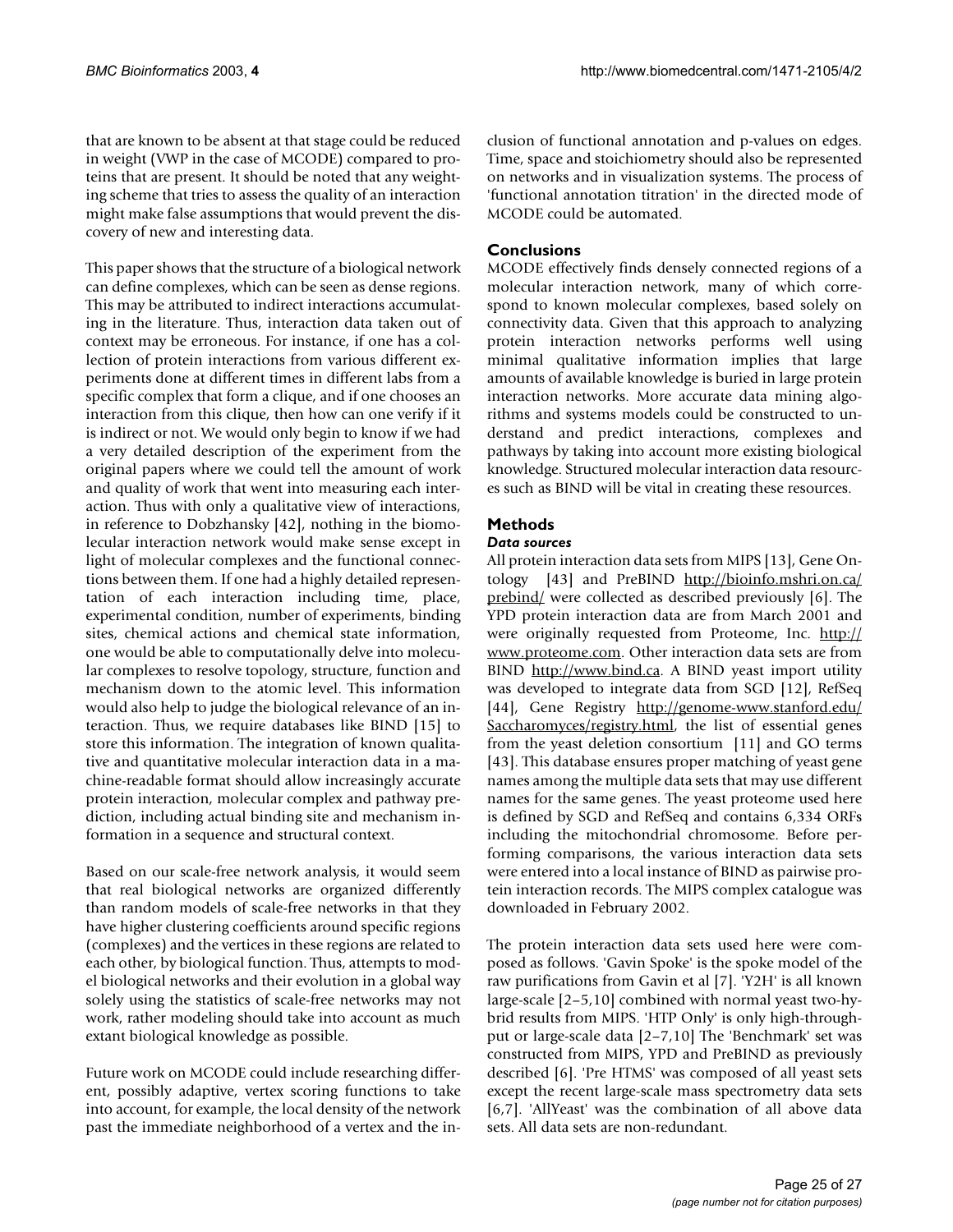### *Network visualization*

Visualization of networks was performed using the Pajek program for large network analysis [40][http://](http://vlado.fmf.uni-lj.si/pub/networks/pajek/) [vlado.fmf.uni-lj.si/pub/networks/pajek/](http://vlado.fmf.uni-lj.si/pub/networks/pajek/) as described previously [6,10]. using the Kamada-Kawai graph layout algorithm followed by manual vertex adjustments and was formatted using CorelDraw 10. Power law analysis was also accomplished as previously described [6].

# **Authors' contributions**

GB conceived of the study and carried out all programming and analyses as a Ph.D. student in the lab of CH. CH supervised the study and provided valuable input for the evaluation analyses.

# **Additional material**

# **Additional File 1**

*AllYeastPredictedComplexes.zip Zip file containing Pajek .net and annotation files for all 209 complexes found using MCODE on the set of all yeast interactions reported here. Various report files from MCODE are also included as well as basic instructions for using Pajek.*

Click here for file

[\[http://www.biomedcentral.com/content/supplementary/1471-](http://www.biomedcentral.com/content/supplementary/1471-2105-4-2-S1.zip) 2105-4-2-S1.zip]

# **Acknowledgements**

Michel Dumontier, Sherrie Kelly, Katerina Michalickova, Tony Pawson and Mike Tyers provided helpful discussion. This work was supported in part from grants from the Canadian Institutes of Health Research (CIHR), the Ontario Research and Development Challenge Fund and MDS-Sciex to C.H. G.D.B. is supported by an Ontario Graduate Scholarship (OGS).

# **References**

- 1. Fields S **[Proteomics. Proteomics in genomeland.](http://www.ncbi.nlm.nih.gov/entrez/query.fcgi?cmd=Retrieve&db=PubMed&dopt=Abstract&list_uids=11233445)** *Science* 2001, **291:**1221-1224
- 2. Uetz P, Giot L, Cagney G, Mansfield TA, Judson RS and Knight JR **[A](http://www.ncbi.nlm.nih.gov/entrez/query.fcgi?cmd=Retrieve&db=PubMed&dopt=Abstract&list_uids=10688190) [comprehensive analysis of protein-protein interactions in](http://www.ncbi.nlm.nih.gov/entrez/query.fcgi?cmd=Retrieve&db=PubMed&dopt=Abstract&list_uids=10688190) [Saccharomyces cerevisiae.](http://www.ncbi.nlm.nih.gov/entrez/query.fcgi?cmd=Retrieve&db=PubMed&dopt=Abstract&list_uids=10688190)** *Nature* 2000, **403:**623-627
- 3. Ito T, Chiba T, Ozawa R, Yoshida M, Hattori M and Sakaki Y **[A com](http://www.ncbi.nlm.nih.gov/entrez/query.fcgi?cmd=Retrieve&db=PubMed&dopt=Abstract&list_uids=31875)[prehensive two-hybrid analysis to explore the yeast protein](http://www.ncbi.nlm.nih.gov/entrez/query.fcgi?cmd=Retrieve&db=PubMed&dopt=Abstract&list_uids=31875) [interactome.](http://www.ncbi.nlm.nih.gov/entrez/query.fcgi?cmd=Retrieve&db=PubMed&dopt=Abstract&list_uids=31875)** *Proc Natl Acad Sci U S A* 2001, **98:**4569-4574
- 4. Drees BL, Sundin B, Brazeau E, Caviston JP, Chen GC and Guo W **[A](http://www.ncbi.nlm.nih.gov/entrez/query.fcgi?cmd=Retrieve&db=PubMed&dopt=Abstract&list_uids=11489916) [protein interaction map for cell polarity development.](http://www.ncbi.nlm.nih.gov/entrez/query.fcgi?cmd=Retrieve&db=PubMed&dopt=Abstract&list_uids=11489916)** *J Cell Biol* 2001, **154:**549-571
- 5. Fromont-Racine M, Mayes AE, Brunet-Simon A, Rain JC, Colley A and Dix I **[Genome-wide protein interaction screens reveal func](http://www.ncbi.nlm.nih.gov/entrez/query.fcgi?cmd=Retrieve&db=PubMed&dopt=Abstract&list_uids=10900456)[tional networks involving Sm-like proteins.](http://www.ncbi.nlm.nih.gov/entrez/query.fcgi?cmd=Retrieve&db=PubMed&dopt=Abstract&list_uids=10900456)** *Yeast* 2000, **17:**95- 110
- 6. Ho Y, Gruhler A, Heilbut A, Bader GD, Moore L and Adams SL **[Sys](http://www.ncbi.nlm.nih.gov/entrez/query.fcgi?cmd=Retrieve&db=PubMed&dopt=Abstract&list_uids=11805837)[tematic identification of protein complexes in Saccharomy](http://www.ncbi.nlm.nih.gov/entrez/query.fcgi?cmd=Retrieve&db=PubMed&dopt=Abstract&list_uids=11805837)[ces cerevisiae by mass spectrometry.](http://www.ncbi.nlm.nih.gov/entrez/query.fcgi?cmd=Retrieve&db=PubMed&dopt=Abstract&list_uids=11805837)** *Nature* 2002, **415:**180-183
- 7. Gavin AC, Bosche M, Krause R, Grandi P, Marzioch M and Bauer A **[Functional organization of the yeast proteome by systemat](http://www.ncbi.nlm.nih.gov/entrez/query.fcgi?cmd=Retrieve&db=PubMed&dopt=Abstract&list_uids=11805826)[ic analysis of protein complexes.](http://www.ncbi.nlm.nih.gov/entrez/query.fcgi?cmd=Retrieve&db=PubMed&dopt=Abstract&list_uids=11805826)** *Nature* 2002, **415:**141-147
- 8. Christendat D, Yee A, Dharamsi A, Kluger Y, Savchenko A and Cort JR **[Structural proteomics of an archaeon.](http://www.ncbi.nlm.nih.gov/entrez/query.fcgi?cmd=Retrieve&db=PubMed&dopt=Abstract&list_uids=11017201)** *Nat Struct Biol* 2000, **7:**903-909
- 9. Kim SK, Lund J, Kiraly M, Duke K, Jiang M and Stuart JM **[A gene ex](http://www.ncbi.nlm.nih.gov/entrez/query.fcgi?cmd=Retrieve&db=PubMed&dopt=Abstract&list_uids=11557892)[pression map for Caenorhabditis elegans.](http://www.ncbi.nlm.nih.gov/entrez/query.fcgi?cmd=Retrieve&db=PubMed&dopt=Abstract&list_uids=11557892)** *Science* 2001, **293:**2087-2092
- 10. Tong AH, Drees B, Nardelli G, Bader GD, Brannetti B and Castagnoli L **[A combined experimental and computational strategy to](http://www.ncbi.nlm.nih.gov/entrez/query.fcgi?cmd=Retrieve&db=PubMed&dopt=Abstract&list_uids=11743162) [define protein interaction networks for peptide recognition](http://www.ncbi.nlm.nih.gov/entrez/query.fcgi?cmd=Retrieve&db=PubMed&dopt=Abstract&list_uids=11743162) [modules.](http://www.ncbi.nlm.nih.gov/entrez/query.fcgi?cmd=Retrieve&db=PubMed&dopt=Abstract&list_uids=11743162)** *Science* 2002, **295:**321-324
- 11. Winzeler EA, Shoemaker DD, Astromoff A, Liang H, Anderson K and Andre B **[Functional characterization of the S. cerevisiae ge](http://www.ncbi.nlm.nih.gov/entrez/query.fcgi?cmd=Retrieve&db=PubMed&dopt=Abstract&list_uids=10436161)[nome by gene deletion and parallel analysis.](http://www.ncbi.nlm.nih.gov/entrez/query.fcgi?cmd=Retrieve&db=PubMed&dopt=Abstract&list_uids=10436161)** *Science* 1999, **285:**901-906
- 12. Chervitz SA, Hester ET, Ball CA, Dolinski K, Dwight SS and Harris MA **[Using the Saccharomyces Genome Database \(SGD\) for](http://www.ncbi.nlm.nih.gov/entrez/query.fcgi?cmd=Retrieve&db=PubMed&dopt=Abstract&list_uids=9847146) [analysis of protein similarities and structure.](http://www.ncbi.nlm.nih.gov/entrez/query.fcgi?cmd=Retrieve&db=PubMed&dopt=Abstract&list_uids=9847146)** *Nucleic Acids Res* 1999, **27:**74-78
- 13. Mewes HW, Frishman D, Gruber C, Geier B, Haase D and Kaps A **[MIPS: a database for genomes and protein sequences.](http://www.ncbi.nlm.nih.gov/entrez/query.fcgi?cmd=Retrieve&db=PubMed&dopt=Abstract&list_uids=102494)** *Nucleic Acids Res* 2000, **28:**37-40
- 14. Costanzo MC, Crawford ME, Hirschman JE, Kranz JE, Olsen P and Robertson LS **[YPD, PombePD and WormPD: model organism](http://www.ncbi.nlm.nih.gov/entrez/query.fcgi?cmd=Retrieve&db=PubMed&dopt=Abstract&list_uids=29810) [volumes of the BioKnowledge library, an integrated re](http://www.ncbi.nlm.nih.gov/entrez/query.fcgi?cmd=Retrieve&db=PubMed&dopt=Abstract&list_uids=29810)[source for protein information.](http://www.ncbi.nlm.nih.gov/entrez/query.fcgi?cmd=Retrieve&db=PubMed&dopt=Abstract&list_uids=29810)** *Nucleic Acids Res* 2001, **29:**75-79
- 15. Bader GD, Donaldson I, Wolting C, Ouellette BF, Pawson T and Hogue CW **[BIND-The biomolecular interaction network](http://www.ncbi.nlm.nih.gov/entrez/query.fcgi?cmd=Retrieve&db=PubMed&dopt=Abstract&list_uids=29820) [database.](http://www.ncbi.nlm.nih.gov/entrez/query.fcgi?cmd=Retrieve&db=PubMed&dopt=Abstract&list_uids=29820)** *Nucleic Acids Res* 2001, **29:**242-245
- 16. Xenarios I, Salwinski L, Duan XJ, Higney P, Kim SM and Eisenberg D **[DIP, the Database of Interacting Proteins: a research tool for](http://www.ncbi.nlm.nih.gov/entrez/query.fcgi?cmd=Retrieve&db=PubMed&dopt=Abstract&list_uids=99070) [studying cellular networks of protein interactions.](http://www.ncbi.nlm.nih.gov/entrez/query.fcgi?cmd=Retrieve&db=PubMed&dopt=Abstract&list_uids=99070)** *Nucleic Acids Res* 2002, **30:**303-305
- 17. Takai-Igarashi T, Nadaoka Y and Kaminuma T **[A database for cell](http://www.ncbi.nlm.nih.gov/entrez/query.fcgi?cmd=Retrieve&db=PubMed&dopt=Abstract&list_uids=10072089) [signaling networks.](http://www.ncbi.nlm.nih.gov/entrez/query.fcgi?cmd=Retrieve&db=PubMed&dopt=Abstract&list_uids=10072089)** *J Comput Biol* 1998, **5:**747-754
- 18. Wingender E, Chen X, Hehl R, Karas H, Liebich I and Matys V **[TRANSFAC: an integrated system for gene expression](http://www.ncbi.nlm.nih.gov/entrez/query.fcgi?cmd=Retrieve&db=PubMed&dopt=Abstract&list_uids=102445) [regulation.](http://www.ncbi.nlm.nih.gov/entrez/query.fcgi?cmd=Retrieve&db=PubMed&dopt=Abstract&list_uids=102445)** *Nucleic Acids Res* 2000, **28:**316-319
- 19. Karp PD, Riley M, Saier M, Paulsen IT, Paley SM and Pellegrini-Toole A **[The EcoCyc and MetaCyc databases.](http://www.ncbi.nlm.nih.gov/entrez/query.fcgi?cmd=Retrieve&db=PubMed&dopt=Abstract&list_uids=102475)** *Nucleic Acids Res* 2000, **28:**56-59
- 20. Overbeek R, Larsen N, Pusch GD, D'Souza M, Selkov EJ and Kyrpides N **[WIT: integrated system for high-throughput genome se](http://www.ncbi.nlm.nih.gov/entrez/query.fcgi?cmd=Retrieve&db=PubMed&dopt=Abstract&list_uids=102471)[quence analysis and metabolic reconstruction.](http://www.ncbi.nlm.nih.gov/entrez/query.fcgi?cmd=Retrieve&db=PubMed&dopt=Abstract&list_uids=102471)** *Nucleic Acids Res* 2000, **28:**123-125
- 21. Wagner A and Fell DA **[The small world inside large metabolic](http://www.ncbi.nlm.nih.gov/entrez/query.fcgi?cmd=Retrieve&db=PubMed&dopt=Abstract&list_uids=11522199) [networks.](http://www.ncbi.nlm.nih.gov/entrez/query.fcgi?cmd=Retrieve&db=PubMed&dopt=Abstract&list_uids=11522199)** *Proc R Soc Lond B Biol Sci* 2001, **268:**1803-1810
- 22. Flake GW, Lawrence S, Giles CL and Coetzee FM **Self-Organization of the Web and Identification of Communities.** *IEEE Computer* 2002, **35:**66-71
- 23. Goldberg AV **Finding a Maximum Density Subgraph.** *Technical Report UCB/CSD University of California, Berkeley, CA* 1984, **84:**
- 24. Ng A, Jordan M and Weiss Y **On spectral clustering: Analysis and an algorithm.** *Advances in Neural Information Processing Systems 14: Proceedings of the 2001* 2001,
- 25. Watts DJ and Strogatz SH **[Collective dynamics of 'small-world'](http://www.ncbi.nlm.nih.gov/entrez/query.fcgi?cmd=Retrieve&db=PubMed&dopt=Abstract&list_uids=9623998) [networks.](http://www.ncbi.nlm.nih.gov/entrez/query.fcgi?cmd=Retrieve&db=PubMed&dopt=Abstract&list_uids=9623998)** *Nature* 1998, **393:**440-442
- 26. Jeong H, Tombor B, Albert R, Oltvai ZN and Barabasi AL **[The large](http://www.ncbi.nlm.nih.gov/entrez/query.fcgi?cmd=Retrieve&db=PubMed&dopt=Abstract&list_uids=11034217)[scale organization of metabolic networks.](http://www.ncbi.nlm.nih.gov/entrez/query.fcgi?cmd=Retrieve&db=PubMed&dopt=Abstract&list_uids=11034217)** *Nature* 2000, **407:**651-654
- 27. Albert R, Jeong H and Barabasi AL **[Error and attack tolerance of](http://www.ncbi.nlm.nih.gov/entrez/query.fcgi?cmd=Retrieve&db=PubMed&dopt=Abstract&list_uids=10935628) [complex networks.](http://www.ncbi.nlm.nih.gov/entrez/query.fcgi?cmd=Retrieve&db=PubMed&dopt=Abstract&list_uids=10935628)** *Nature* 2000, **406:**378-382
- 28. Barabasi AL and Albert R **[Emergence of scaling in random](http://www.ncbi.nlm.nih.gov/entrez/query.fcgi?cmd=Retrieve&db=PubMed&dopt=Abstract&list_uids=10521342) [networks.](http://www.ncbi.nlm.nih.gov/entrez/query.fcgi?cmd=Retrieve&db=PubMed&dopt=Abstract&list_uids=10521342)** *Science* 1999, **286:**509-512
- 29. Fell DA and Wagner A **[The small world of metabolism.](http://www.ncbi.nlm.nih.gov/entrez/query.fcgi?cmd=Retrieve&db=PubMed&dopt=Abstract&list_uids=11062388)** *Nat Biotechnol* 2000, **18:**1121-1122
- 30. Hartuv E and Shamir R **A clustering algorithm based on graph connectivity.** *Information processing letters* 1999, **76:**175-181
- 31. Bader GD and Hogue CW **[Analyzing yeast protein-protein in](http://www.ncbi.nlm.nih.gov/entrez/query.fcgi?cmd=Retrieve&db=PubMed&dopt=Abstract&list_uids=12355115)[teraction data obtained from different sources.](http://www.ncbi.nlm.nih.gov/entrez/query.fcgi?cmd=Retrieve&db=PubMed&dopt=Abstract&list_uids=12355115)** *Nat Biotechnol* 2002, **20:**991-997
- 32. Baldi P, Brunak S, Chauvin Y, Andersen CA and Nielsen H **[Assessing](http://www.ncbi.nlm.nih.gov/entrez/query.fcgi?cmd=Retrieve&db=PubMed&dopt=Abstract&list_uids=10871264) [the accuracy of prediction algorithms for classification: an](http://www.ncbi.nlm.nih.gov/entrez/query.fcgi?cmd=Retrieve&db=PubMed&dopt=Abstract&list_uids=10871264) [overview.](http://www.ncbi.nlm.nih.gov/entrez/query.fcgi?cmd=Retrieve&db=PubMed&dopt=Abstract&list_uids=10871264)** *Bioinformatics* 2000, **16:**412-424
- Robinson RC, Turbedsky K, Kaiser DA, Marchand JB, Higgs HN and Choe S **[Crystal structure of Arp2/3 complex.](http://www.ncbi.nlm.nih.gov/entrez/query.fcgi?cmd=Retrieve&db=PubMed&dopt=Abstract&list_uids=11721045)** *Science* 2001, **294:**1679-1684
- 34. Mayes AE, Verdone L, Legrain P and Beggs JD **[Characterization of](http://www.ncbi.nlm.nih.gov/entrez/query.fcgi?cmd=Retrieve&db=PubMed&dopt=Abstract&list_uids=10428970) [Sm-like proteins in yeast and their association with U6](http://www.ncbi.nlm.nih.gov/entrez/query.fcgi?cmd=Retrieve&db=PubMed&dopt=Abstract&list_uids=10428970) [snRNA.](http://www.ncbi.nlm.nih.gov/entrez/query.fcgi?cmd=Retrieve&db=PubMed&dopt=Abstract&list_uids=10428970)** *EMBO J* 1999, **18:**4321-4331
- 35. von Mering C, Krause R, Snel B, Cornell M, Oliver SG and Fields S **[Comparative assessment of large-scale data sets of protein](http://www.ncbi.nlm.nih.gov/entrez/query.fcgi?cmd=Retrieve&db=PubMed&dopt=Abstract&list_uids=12000970)[protein interactions.](http://www.ncbi.nlm.nih.gov/entrez/query.fcgi?cmd=Retrieve&db=PubMed&dopt=Abstract&list_uids=12000970)** *Nature* 2002, **417:**399-403